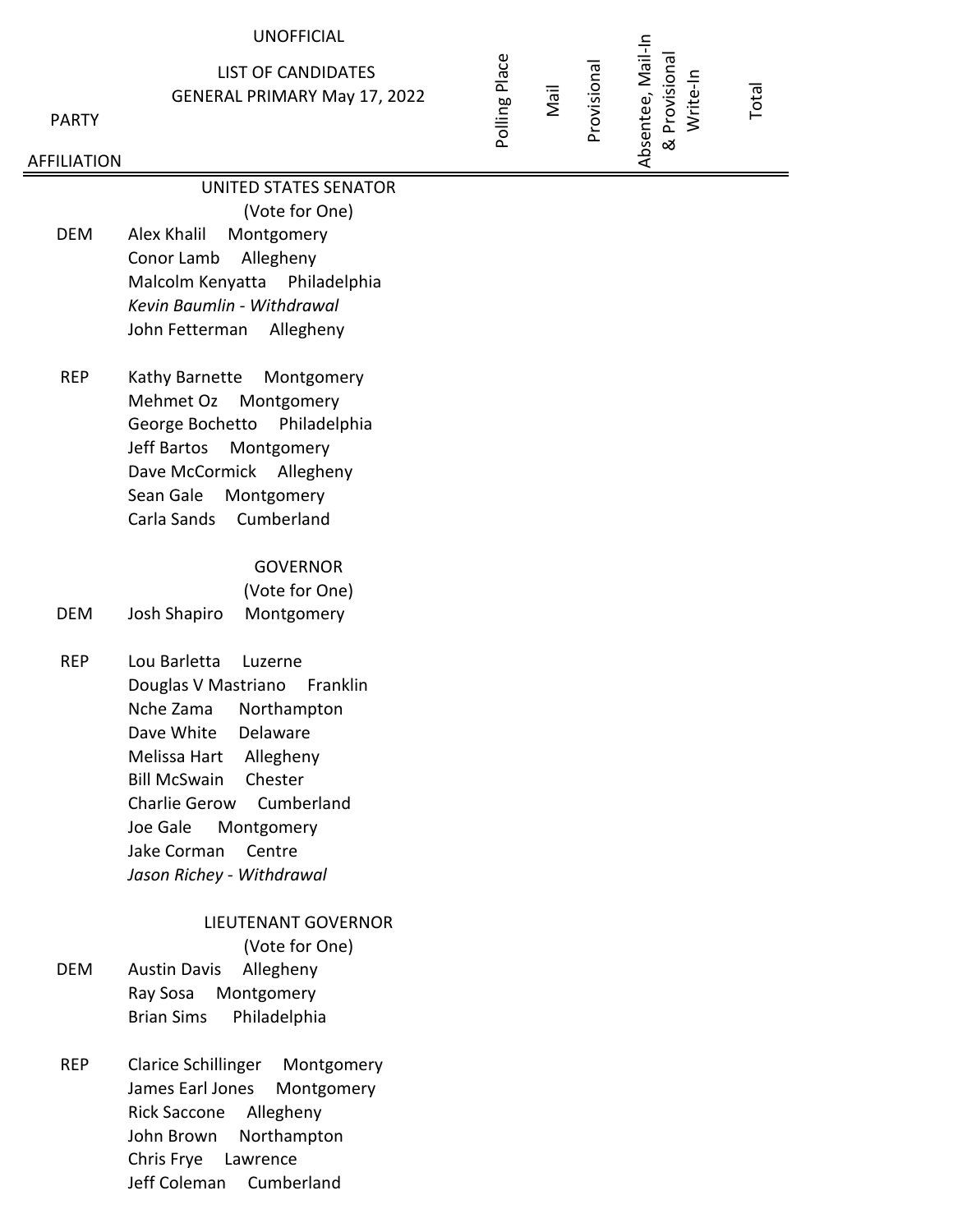Russ Diamond Lebanon Carie Lewis Delrosso Allegheny Teddy Daniels Wayne

#### REPRESENTATIVE IN CONGRESS

(7<sup>th</sup> District - Vote for One)

- DEM Susan Wild South Whitehall
- REP Kevin Dellicker Heidelberg Lisa Scheller Allentown

#### SENATOR IN THE GENERAL ASSEMBLY

- (14<sup>th</sup> District Vote for One) DEM Nick Miller Lehigh Tara Zrinski Northampton Yamelisa Taveras Lehigh
- REP Cindy Miller Northampton Omy J Maldonado Northampton Dean N Browning Lehigh

## SENATOR IN THE GENERAL ASSEMBLY

 $(16^{th}$  District - Vote for One)

- DEM Mark Pinsley South Whitehall
- REP Pat Browne Allentown Jarrett Coleman Upper Macungie

#### SENATOR IN THE GENERAL ASSEMBLY

(18<sup>th</sup> District - Vote for One)

- DEM Lisa Boscola Northampton
- REP John Merhottein Northampton

### REPRESENTATIVE IN THE GENERAL ASSEMBLY  $(22<sup>nd</sup>$  District – Vote for One)

- DEM Joshua Siegel Allentown Saeed Georges Allentown Norberto E Dominguez Jr Allentown
- REP Robert E Smith Jr Allentown

### REPRESENTATIVE IN THE GENERAL ASSEMBLY

 $(131<sup>st</sup> District - Vote for One)$ 

DEM Kevin Branco Lehigh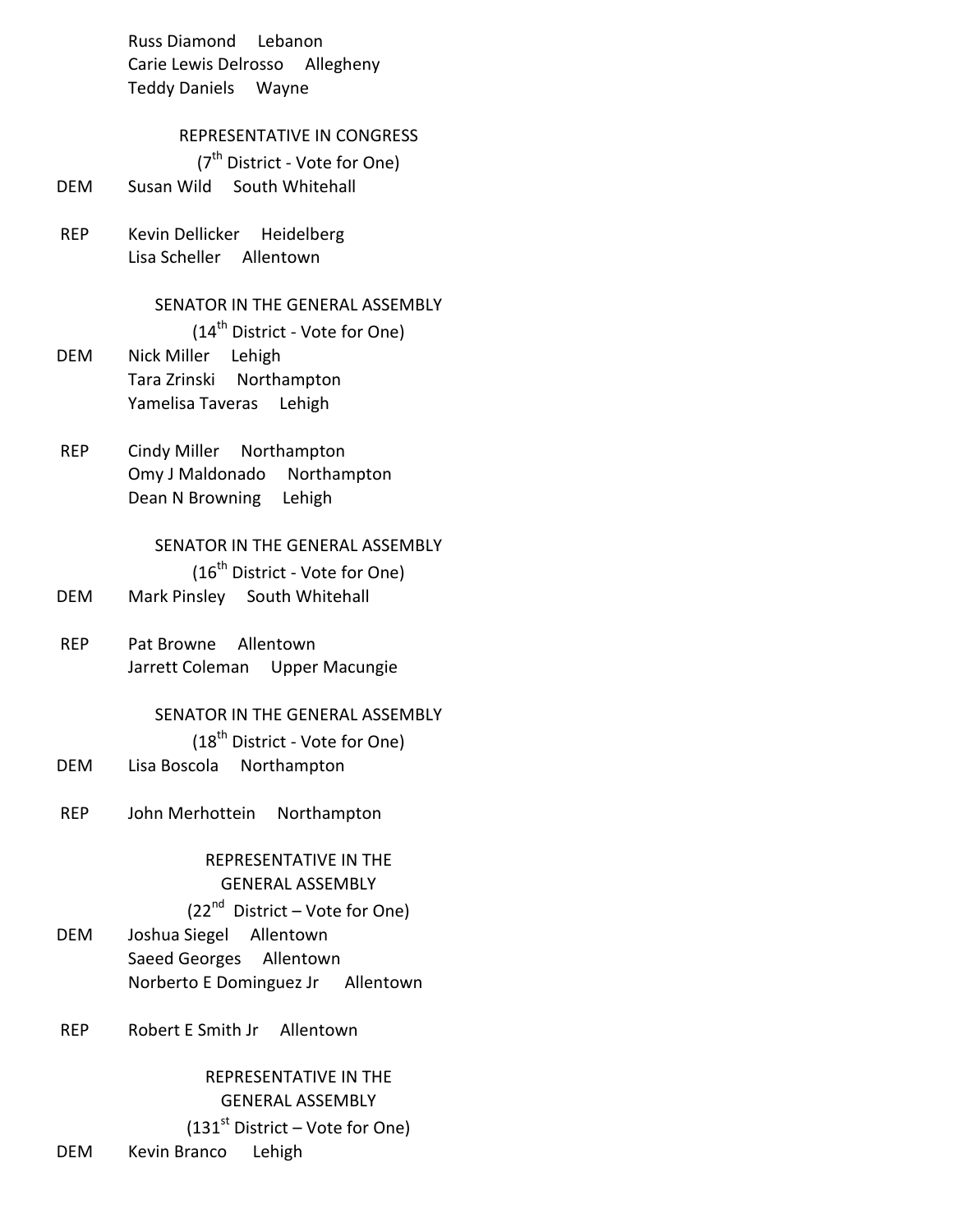## REPRESENTATIVE IN THE GENERAL ASSEMBLY  $(132<sup>nd</sup>$  District – Vote for One) DEM Mike Schlossberg South Whitehall

REP Beth Whitehill Finch South Whitehall

### REPRESENTATIVE IN THE GENERAL ASSEMBLY  $(133<sup>rd</sup>$  District – Vote for One) DEM Jeanne McNeill Whitehall

### REPRESENTATIVE IN THE GENERAL ASSEMBLY

## $(134<sup>th</sup>$  District – Vote for One) DEM Enid Santiago Allentown Peter Schweyer Allentown

REP Brent Labenberg Emmaus

### REPRESENTATIVE IN THE GENERAL ASSEMBLY  $(183<sup>rd</sup>$  District – Vote for One)

### REP Zach Mako Northampton

## REPRESENTATIVE IN THE GENERAL ASSEMBLY

### $(187<sup>th</sup>$  District – Vote for One)

REP Gary Day Heidelberg Ryan E Mackenzie Lower Macungie

## MEMBER OF THE DEMOCRATIC STATE COMMITTEE (Vote for Not More Than Seven) (Three Males, Three Females and One of Either Gender) Carmen A Bell Allentown Female Jamie Johnson Fountain Hill Female Matt Lo Allentown Male Dave Harrington Lower Milford Male

Aidan Levinson Upper Milford Male Danielle Shackelford Allentown Female

April Riddick Allentown Female

Murat Guzel Lower Macungie Male Yamelisa Taveras Allentown Femaile

Lori McFarland Upper Milford Female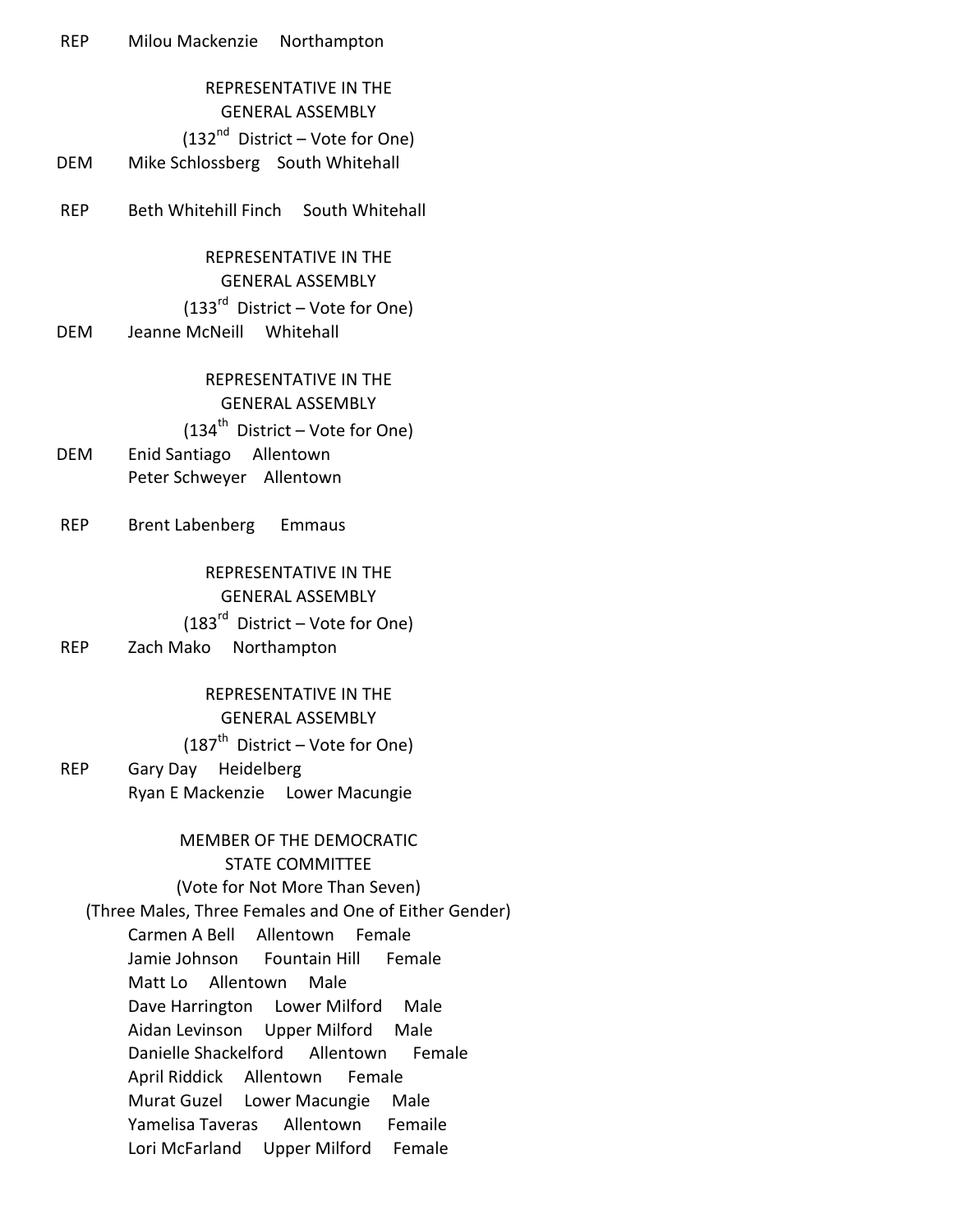MEMBER OF THE REPUBLICAN STATE COMMITTEE – At Large (Vote for Not More Than Three) (One Male, One Female and One of Either Gender) Blake Marles Lower Macungie Male Andy Roman Whitehall Male Glenn Eckhart Salisbury Male Linda J Swankoski North Whitehall Female

MEMBER OF THE REPUBLICAN STATE COMMITTEE – District #1 (Vote for Not More Than Two) (One Male and One Female) Donna Daday Allentown Female Robert Daday Allentown Male

MEMBER OF THE REPUBLICAN STATE COMMITTEE – District #2 (Vote for Not More Than Two) (One Male and One Female) Sean Gill Upper Macungie Male Bernadette Comfort Upper Macungie Female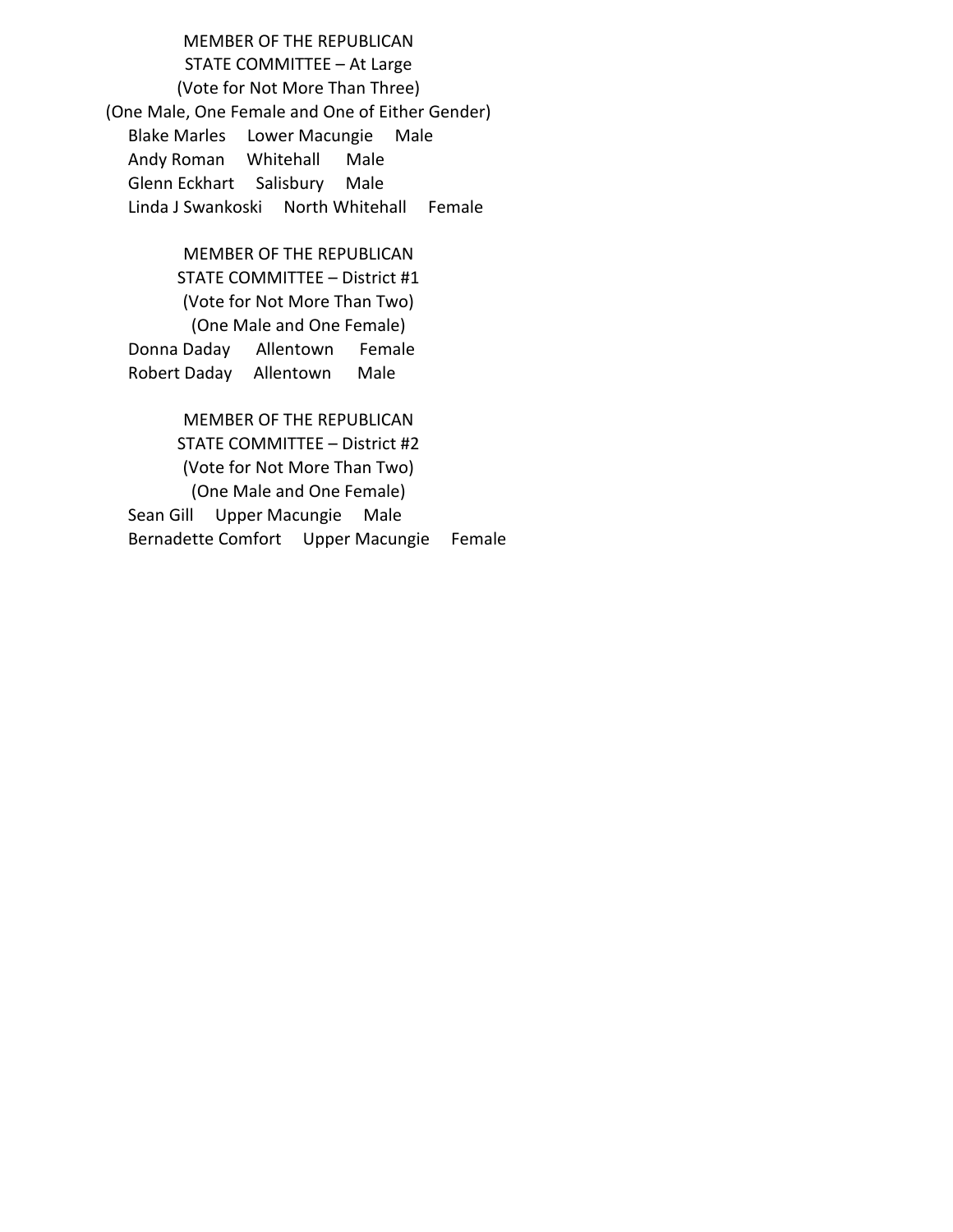|                    | <b>UNOFFICIAL</b>                                                |               |      |             |                                                |             |
|--------------------|------------------------------------------------------------------|---------------|------|-------------|------------------------------------------------|-------------|
| <b>PARTY</b>       | <b>LIST OF CANDIDATES</b><br><b>GENERAL PRIMARY May 17, 2022</b> | Polling Place | Nail | Provisional | Absentee, Mail-In<br>& Provisional<br>Write-In | Total       |
| <b>AFFILIATION</b> |                                                                  |               |      |             |                                                |             |
| <b>DEM</b>         | <b>COMMITTEE PERSON</b>                                          |               |      |             |                                                |             |
|                    | (Vote for Two)                                                   |               |      |             |                                                |             |
|                    | Allentown 1st Ward                                               |               |      |             |                                                |             |
|                    | Allentown 2nd Ward                                               |               |      |             |                                                |             |
|                    | Allentown 3rd Ward                                               |               |      |             |                                                |             |
|                    | Ce Ce Gerlach                                                    |               |      |             |                                                | $\mathbf 0$ |
|                    | Allentown 4th Ward                                               |               |      |             |                                                |             |
|                    | Allentown 5th Ward                                               |               |      |             |                                                |             |
|                    | Allentown 6th Ward 1st District                                  |               |      |             |                                                |             |
|                    | James T Spang Jr                                                 |               |      |             |                                                | $\mathbf 0$ |
|                    | Randy A Staudt                                                   |               |      |             |                                                | $\mathbf 0$ |
|                    |                                                                  |               |      |             |                                                |             |
|                    | Allentown 6th Ward 2nd District                                  |               |      |             |                                                |             |
|                    | Allentown 7th Ward<br>Arthur Benson                              |               |      |             |                                                | $\pmb{0}$   |
|                    |                                                                  |               |      |             |                                                |             |
|                    | Allentown 8th Ward 1st District                                  |               |      |             |                                                |             |
|                    | Allentown 8th Ward 2nd District                                  |               |      |             |                                                |             |
|                    | Allentown 8th Ward 3rd District                                  |               |      |             |                                                |             |
|                    | Allentown 8th Ward 4th District                                  |               |      |             |                                                |             |
|                    | Sandra Barnes                                                    |               |      |             |                                                | 0           |
|                    | <b>Ruth Rinker</b>                                               |               |      |             |                                                | $\mathbf 0$ |
|                    |                                                                  |               |      |             |                                                |             |
|                    | Allentown 8th Ward 5th District                                  |               |      |             |                                                |             |
|                    | Allentown 8th Ward 6th District                                  |               |      |             |                                                |             |
|                    | Allentown 8th Ward 7th District                                  |               |      |             |                                                |             |
|                    | Allentown 9th Ward                                               |               |      |             |                                                |             |
|                    |                                                                  |               |      |             |                                                |             |
|                    | Allentown 10th Ward 1st District                                 |               |      |             |                                                |             |
|                    | Norberto E Dominguez Jr                                          |               |      |             |                                                | 0           |
|                    | Charle Rockmore                                                  |               |      |             |                                                | 0           |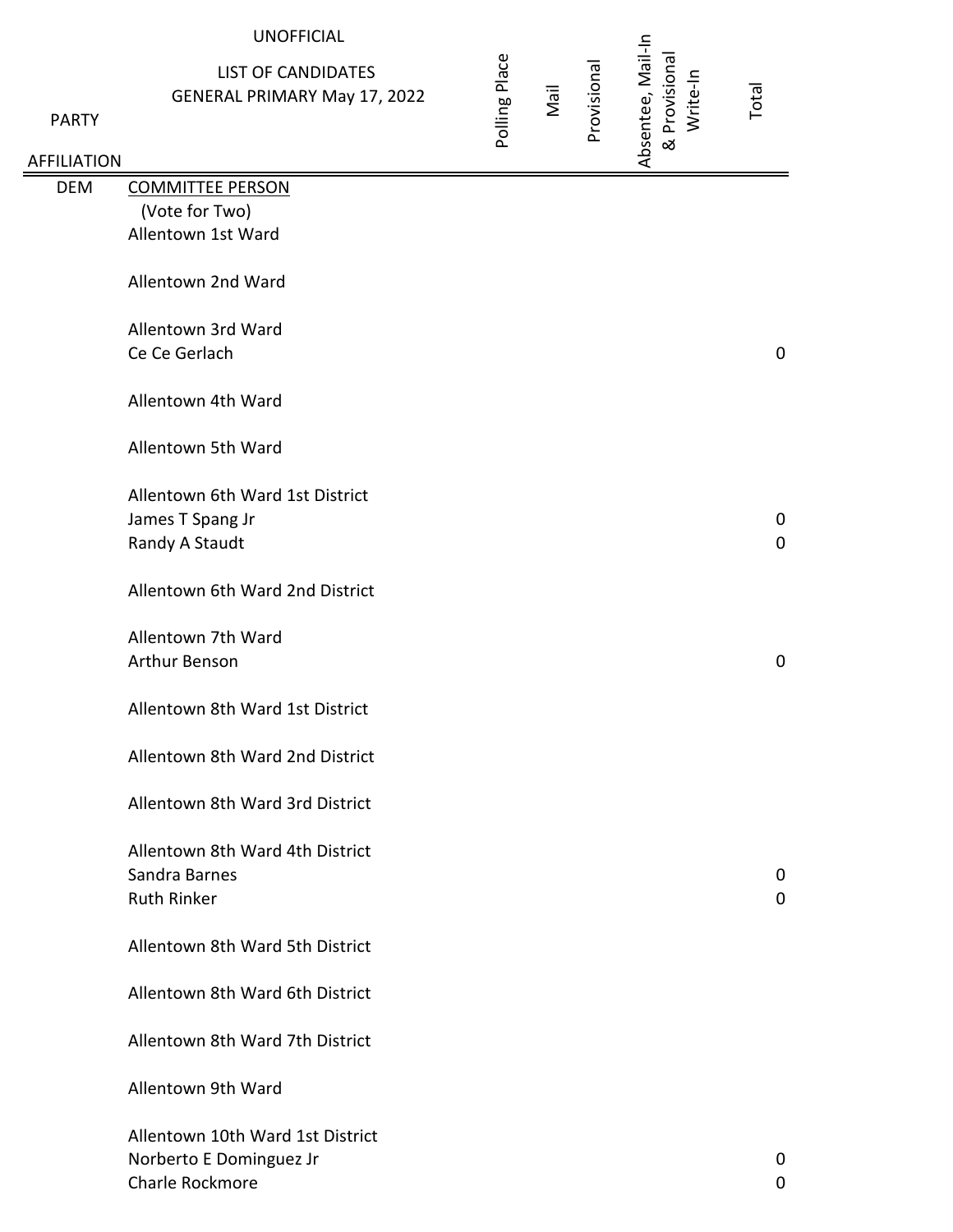| Allentown 10th Ward 3rd District                                                    |                  |
|-------------------------------------------------------------------------------------|------------------|
| Allentown 10th Ward 4th District                                                    |                  |
| Allentown 11th Ward 1st District<br>Carol Gonzalez                                  | $\mathbf 0$      |
| Allentown 11th Ward 2nd District                                                    |                  |
| Allentown 11th Ward 3rd District                                                    |                  |
| Allentown 11th Ward 4th District<br><b>Ben Torda</b>                                | 0                |
| Allentown 11th Ward 5th District                                                    |                  |
| Allentown 11th Ward 6th District                                                    |                  |
| Allentown 11th Ward 7th District                                                    |                  |
| Allentown 12th Ward 1st District<br>April Riddick                                   | $\mathbf 0$      |
| Allentown 12th Ward 2nd District                                                    |                  |
| Allentown 12th Ward 3rd District<br><b>Tonya Morrow</b><br><b>Maurice Muhamad</b>   | 0<br>0           |
| Allentown 12th Ward 4th District                                                    |                  |
| Allentown 12th Ward 5th District<br><b>Brenda Fernandez</b><br><b>Connie Santos</b> | 0<br>$\mathbf 0$ |
| Allentown 13th Ward 1st District                                                    |                  |
| Allentown 13th Ward 2nd District                                                    |                  |
| Allentown 13th Ward 3rd District                                                    |                  |
| Allentown 13th Ward 4th District                                                    |                  |
| Allentown 14th Ward 1st District<br>Erik Rodriguez<br>Diana Rodriguez               | 0<br>0           |
| Allentown 14th Ward 2nd District                                                    |                  |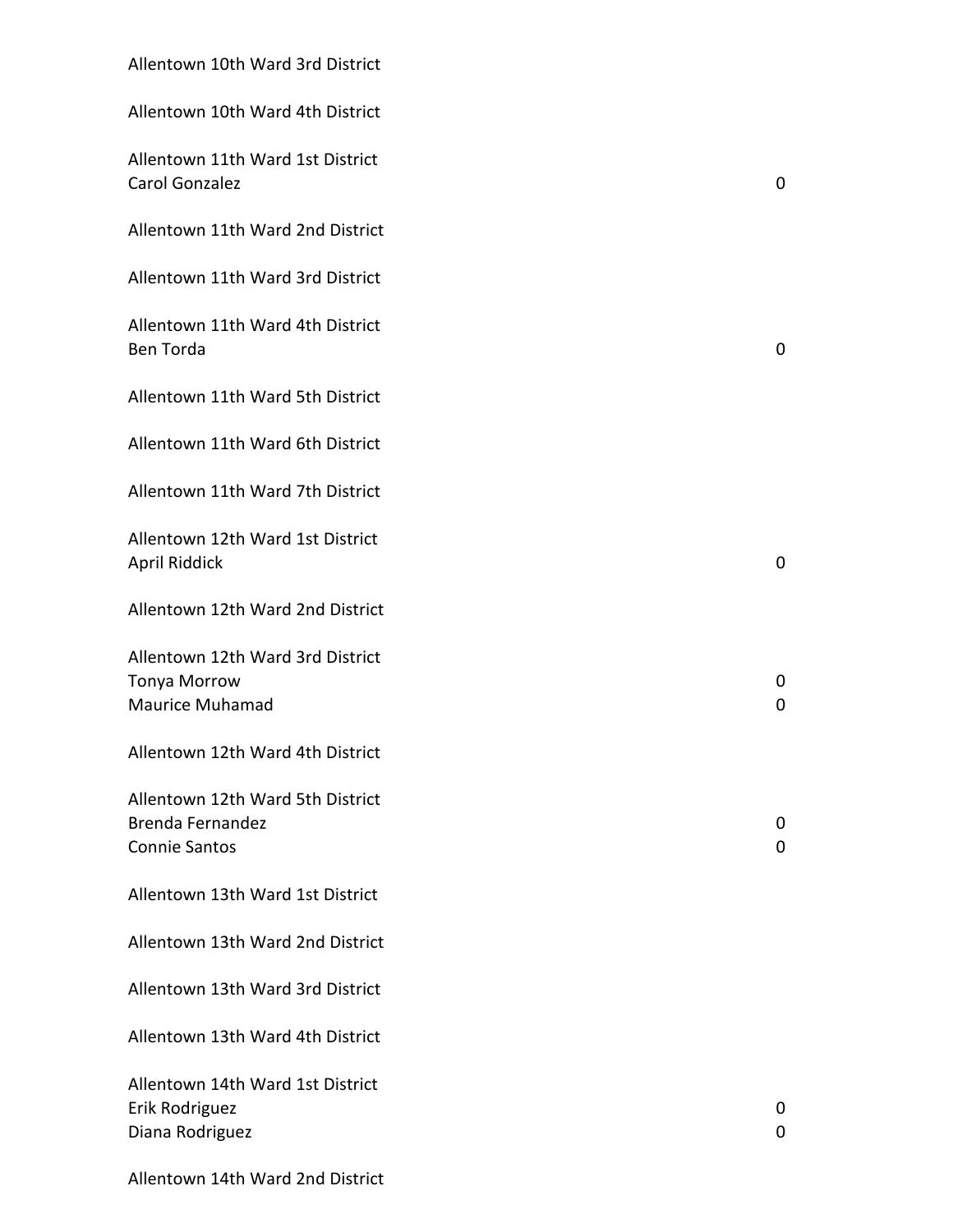| Allentown 15th Ward 1st District<br>Evette D'Amore<br>Patricia D'Amore        | 0<br>0           |
|-------------------------------------------------------------------------------|------------------|
| Allentown 15th Ward 2nd District<br>Nasheera Brown<br>LaTarsh Brown           | 0<br>0           |
| Allentown 15th Ward 3rd District                                              |                  |
| Allentown 15th Ward 4th District                                              |                  |
| Allentown 16th Ward 1st District                                              |                  |
| Allentown 16th Ward 2nd District<br>Ashleigh Strange<br><b>Natalie Santos</b> | 0<br>0           |
| Allentown 17th Ward 1st District<br>Danielle Shackelford                      | 0                |
| Allentown 17th Ward 2nd District<br>Matt Lo<br>Emma Yeh                       | 0<br>$\mathbf 0$ |
| Allentown 17th Ward 3rd District                                              |                  |
| Allentown 17th Ward 4th District                                              |                  |
| Allentown 18th Ward 1st District<br>Carmen A Bell                             | 0                |
| Allentown 18th Ward 2nd District<br>Walter Felton Jr                          | 0                |
| Allentown 19th Ward 1st District                                              |                  |
| Allentown 19th Ward 2nd District<br>Yamelisa Taveras                          | 0                |
| Allentown 19th Ward 3rd District                                              |                  |
| Allentown 19th Ward 4th District                                              |                  |
| Allentown 19th Ward 5th District                                              |                  |
| Allentown 19th Ward 6th District                                              |                  |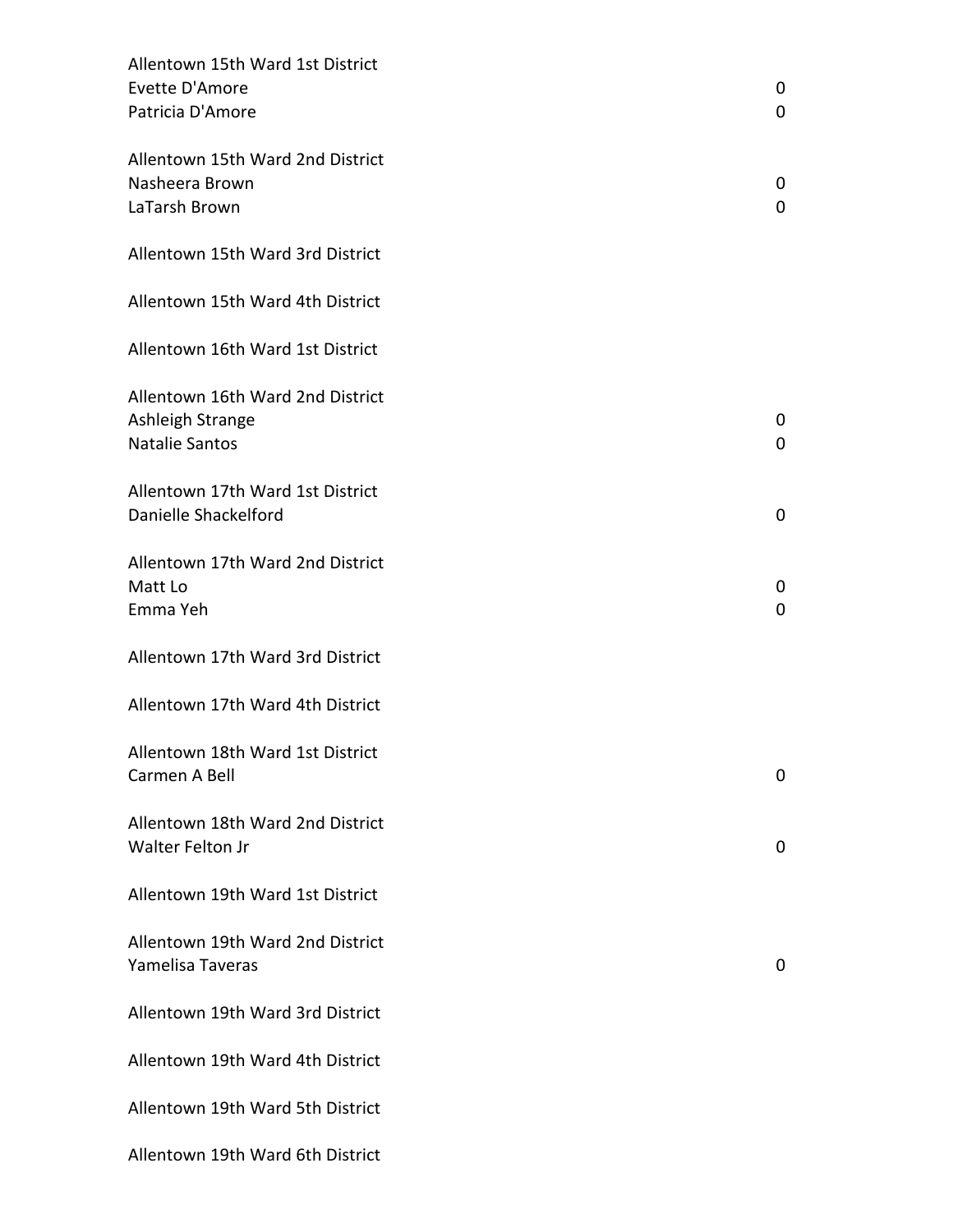| Bethlehem 10th Ward<br>Morgan Tucker                                                | 0           |
|-------------------------------------------------------------------------------------|-------------|
| Bethlehem 11th Ward                                                                 |             |
| Bethlehem 12th Ward 1st District                                                    |             |
| Bethlehem 12th Ward 2nd District<br><b>Brooke McDermott</b>                         | 0           |
| Bethlehem 13th Ward 1st District                                                    |             |
| Bethlehem 13th Ward 2nd District<br>Jeff McConnell<br>Jonathan Irons<br>Mark D Moss | 0<br>0<br>0 |
| Bethlehem 13th Ward 3rd District                                                    |             |
| Bethlehem 13th Ward 4th District<br>Jane Berger                                     | $\mathbf 0$ |
| Bethlehem 13th Ward 5th District                                                    |             |
| Bethlehem 13th Ward 6th District                                                    |             |
| Bethlehem 13th Ward 7th District                                                    |             |
| Bethlehem 13th Ward 8th District                                                    |             |
| Alburtis Borough                                                                    |             |
| Catasauqua Borough 1st District                                                     |             |
| Catasauqua Borough 2nd District                                                     |             |
| Catasauqua Borough 3rd District                                                     |             |
| Coopersburg Borough<br>Jenny Vogt<br>Danielle Thrapp                                | 0<br>0      |
| Coplay Borough 1st District                                                         |             |
| <b>Coplay Borough 2nd District</b><br><b>Bill Leiner Jr</b><br>Thenesa Roth         | 0<br>0      |
| <b>Emmaus Borough 1st District</b>                                                  |             |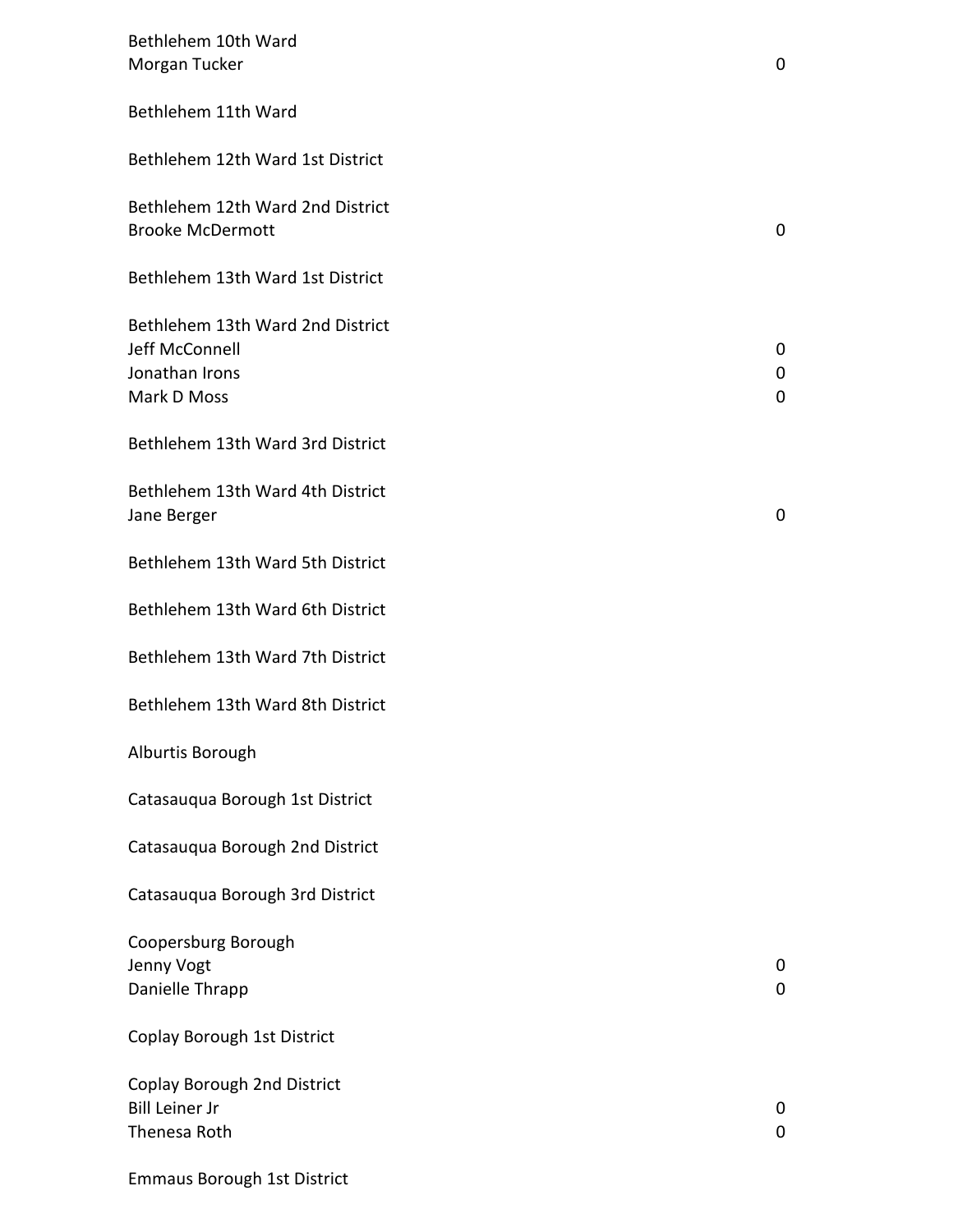| Jennifer M Schwartz                                                            | $\mathbf 0$ |
|--------------------------------------------------------------------------------|-------------|
| <b>Emmaus Borough 2nd District</b>                                             |             |
| <b>Emmaus Borough 3rd District</b>                                             |             |
| <b>Emmaus Borough 4th District</b><br>Lucy H McLeod<br>Sean Jones              | 0<br>0      |
| <b>Emmaus Borough 5th District</b>                                             |             |
| <b>Emmaus Borough 6th District</b><br>Louise Dillensnyder<br>Mariska Van Aalst | 0<br>0      |
| Fountain Hill 1st District<br>Christina Cardinal                               | $\pmb{0}$   |
| <b>Fountain Hill 2nd District</b>                                              |             |
| Fountain Hill 3rd District                                                     |             |
| Macungie Borough<br>Cathleen O'Connor                                          | 0           |
| Slatington Borough 1st District                                                |             |
| Slatington Borough 2nd District                                                |             |
| Slatington Borough 3rd District                                                |             |
| Hanover Township                                                               |             |
| <b>Heidelberg Township</b><br><b>Brian Alnutt</b><br>Luke Savage               | 0<br>0      |
| Lower Macungie Township 1st District<br>Sharon P Finnegan                      | 0           |
| Lower Macungie Township 2nd District                                           |             |
| Lower Macungie Township 3rd District                                           |             |
| Lower Macungie Township 4th District<br>James L Shackelford                    | 0           |
|                                                                                |             |

Lower Macungie Township 5th District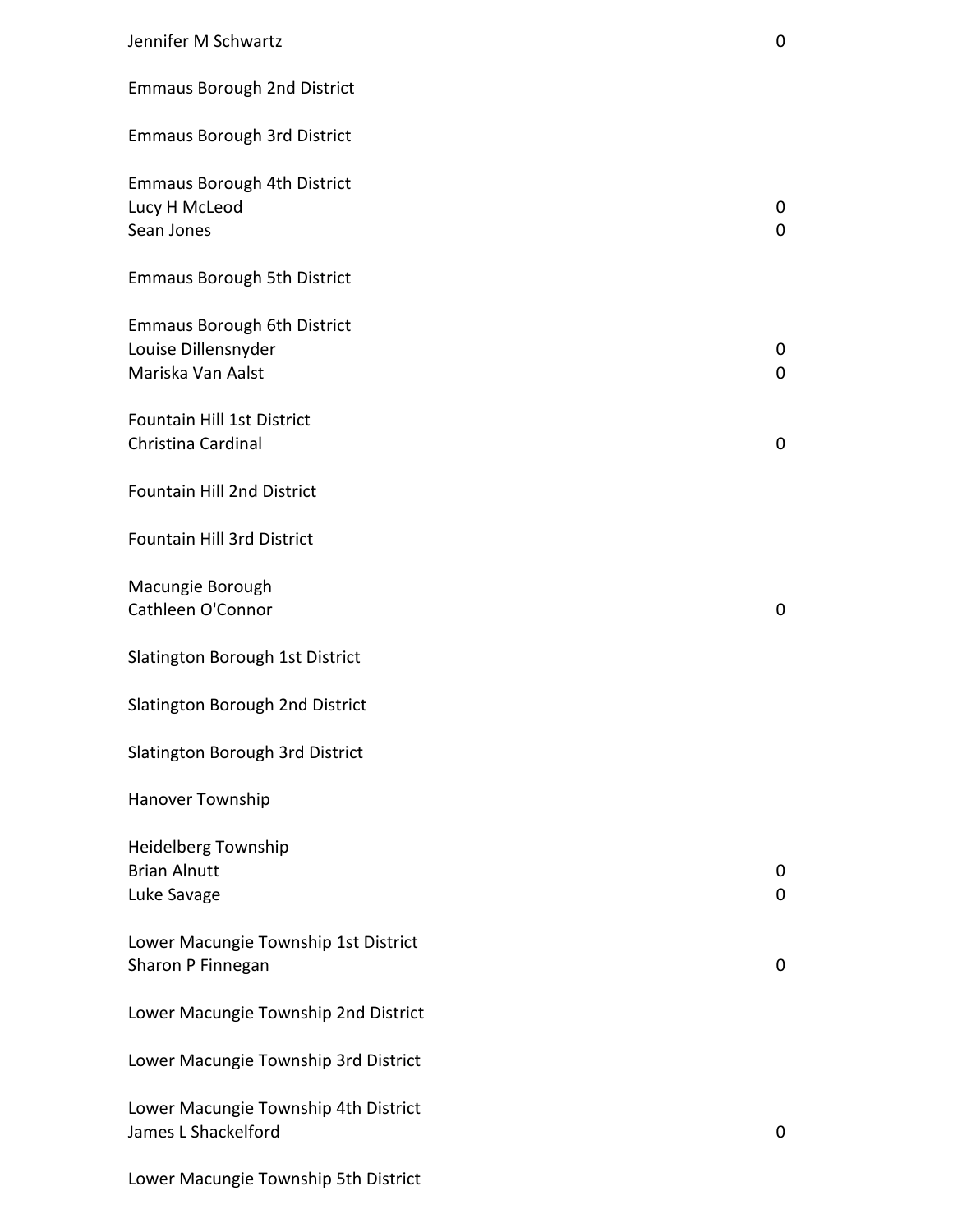### Kirsten Hess 0

| Lower Macungie Township 6th District                                               |                     |
|------------------------------------------------------------------------------------|---------------------|
| Lower Macungie Township 7th District<br>Neil Ren<br>Janet W Warren                 | 0<br>$\overline{0}$ |
| Lower Macungie Township 8th District                                               |                     |
| Lower Macungie Township 9th District                                               |                     |
| Lower Macungie Township 10th District                                              |                     |
| Lower Milford Township<br>Rebecca Seidenberger<br>Katherine Harrington             | 0<br>$\overline{0}$ |
| Lowhill Township<br>Anna E Nestor                                                  | 0                   |
| Lynn Township Lynnville                                                            |                     |
| Lynn Township Jacksonville                                                         |                     |
| Lynn Township New Tripoli<br>Paula Klein<br>William J Klein                        | 0<br>0              |
| North Whitehall Township 1st District<br>Susan L Williams<br>Dianne Wall Gillikin  | 0<br>0              |
| North Whitehall Township 2nd District<br><b>Edward J Pullin</b><br>Karl Foerster   | 0<br>0              |
| North Whitehall Township 3rd District                                              |                     |
| North Whitehall Township 4th District                                              |                     |
| North Whitehall Township 5th District                                              |                     |
| North Whitehall Township 6th District<br>Joan Strong                               | 0                   |
| Salisbury Township 1st Ward<br><b>Edward M Del Viscio</b><br><b>Heather Lipkin</b> | 0<br>0              |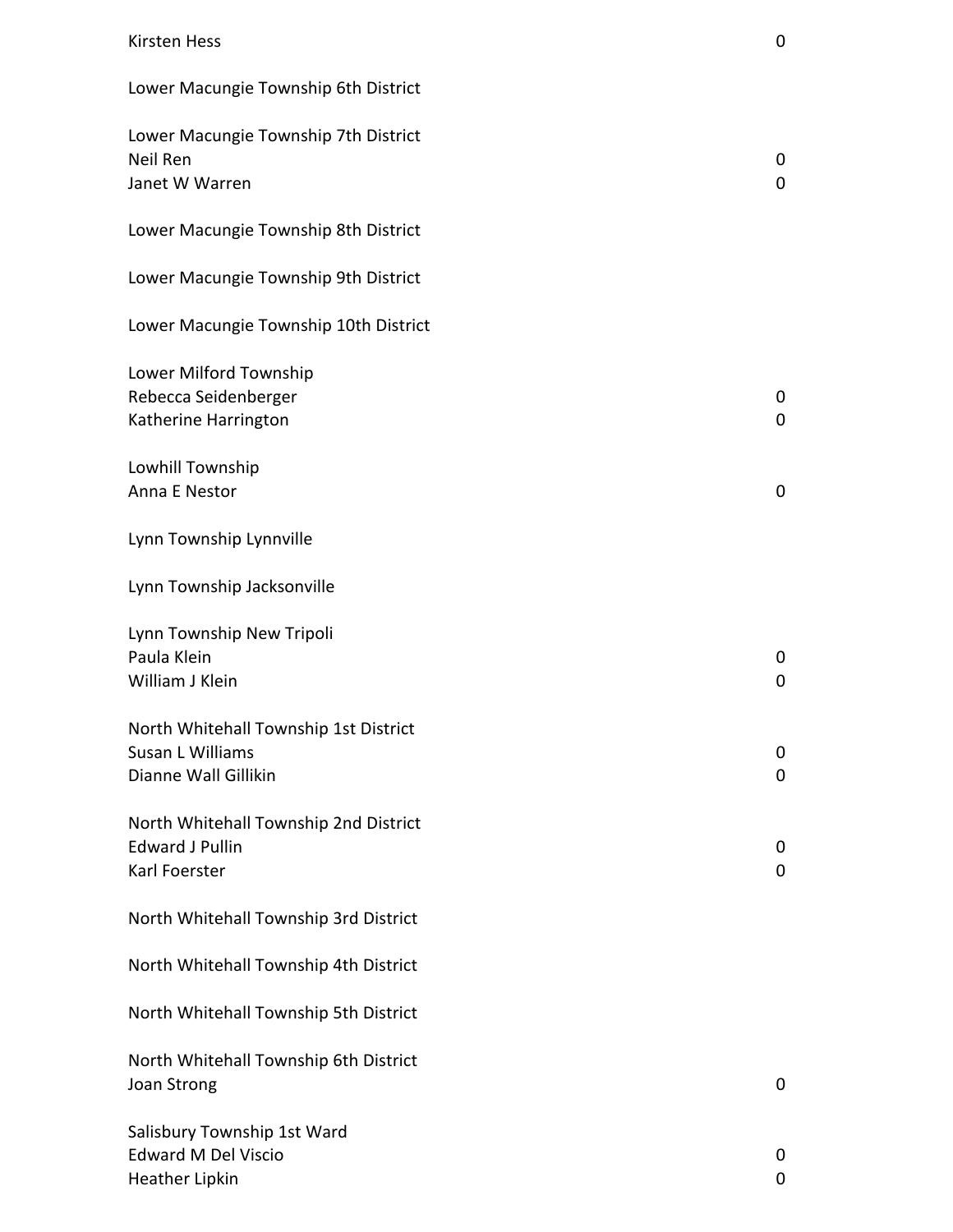| Salisbury Township 3rd Ward 1st District<br>Pamela Briody                         | 0           |
|-----------------------------------------------------------------------------------|-------------|
| Salisbury Township 3rd Ward 2nd District                                          |             |
| Salisbury Township 4th Ward 1st District                                          |             |
| Salisbury Township 4th Ward 2nd District                                          |             |
| Salisbury Township 5th Ward 1st District                                          |             |
| Salisbury Township 5th Ward 2nd District<br>Joseph J McDermott                    | 0           |
| South Whitehall Township 1st District<br>Lori Davidson                            | $\mathbf 0$ |
| South Whitehall Township 2nd District                                             |             |
| South Whitehall Township 3rd District<br>Lynne Hanna                              | $\pmb{0}$   |
| South Whitehall Township 4th District<br>Stephen E Ziminsky                       | 0           |
| South Whitehall Township 5th District<br>David Ellowitch                          | 0           |
| South Whitehall Township 6th District<br>Lucy C Horton<br>Mark J Fedorov          | 0<br>0      |
| South Whitehall Township 7th District                                             |             |
| South Whitehall Township 8th District<br>Barbara Redmond                          | 0           |
| Upper Macungie Township 1st District                                              |             |
| Upper Macungie Township 2nd District<br>James M Kellerman<br>Linda M Kellerman    | 0<br>0      |
| Upper Macungie Township 3rd District<br>Melissa Sundahl<br>Rossana Dinicola Krick | 0<br>0      |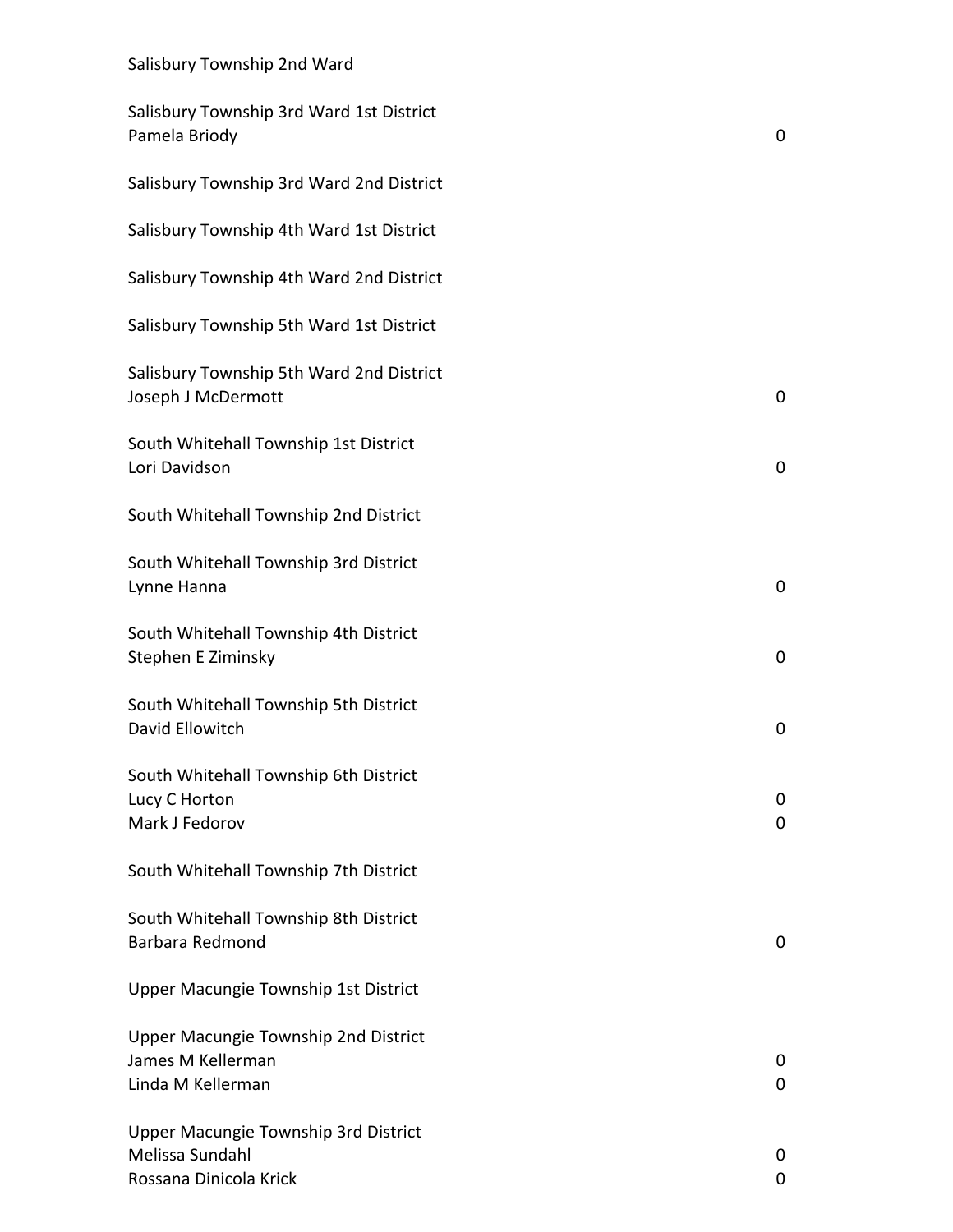| Upper Macungie Township 4th District                                                 |        |
|--------------------------------------------------------------------------------------|--------|
| Upper Macungie Township 5th District<br>Carla Colangelo<br>Vincent Lynott            | 0<br>0 |
| Upper Macungie Township 6th District                                                 |        |
| Upper Macungie Township 7th District<br>Andrea Ziegler<br>Marisa Ziegler             | 0<br>0 |
| Upper Macungie Township 8th District<br>Michael Frassetto                            | 0      |
| Upper Milford Township Eastern District<br><b>Adelaide Higgins</b><br>Lori McFarland | 0<br>0 |
| Upper Milford Township Western<br>Joyce K Moore                                      | 0      |
| Upper Saucon Township 1st District<br>Roberta Barnes                                 | 0      |
| Upper Saucon Township 2nd District<br>Jan Herzog<br>Omar Ray                         | 0<br>0 |
| <b>Upper Saucon Township 3rd District</b><br>Gwen Illick Neumann<br>Lynn Birney      | 0<br>0 |
| Upper Saucon Township 4th District<br>Kathleen S Hutnik<br>Meriam Sabih              | 0<br>0 |
| <b>Upper Saucon Township 5th District</b><br>Rona L Arena<br>Daniel A Miller         | 0<br>0 |
| Upper Saucon Township 6th District<br>Kathleen D Parsons                             | 0      |
| Washington Township Eastern District<br>Josh B Friebolin                             | 0      |
| Washington Township Southern District                                                |        |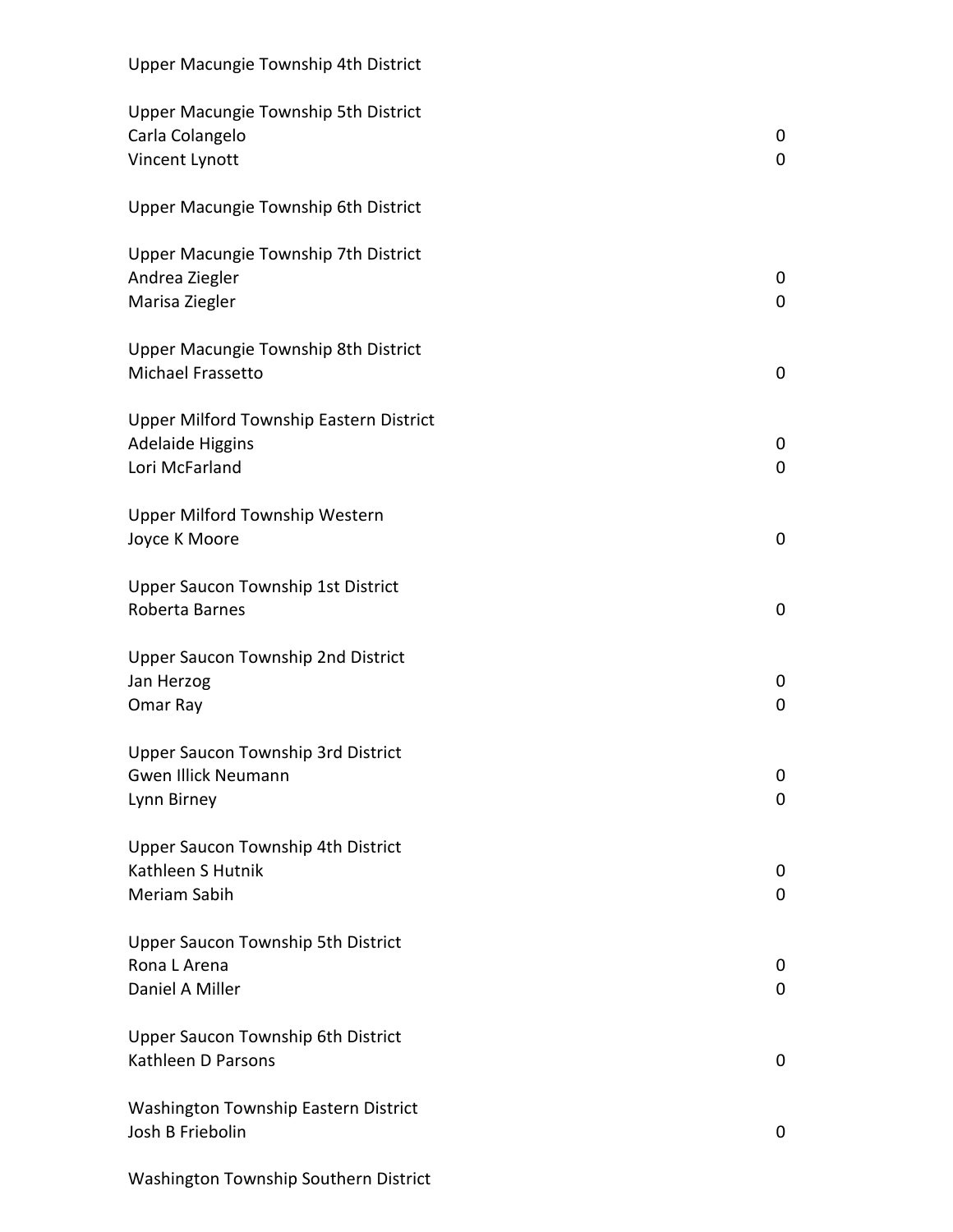| <b>Weisenberg Township</b><br><b>Robert Elbich</b><br>Margie Ann Ohern | 0<br>0 |
|------------------------------------------------------------------------|--------|
| Whitehall Township 1st District                                        |        |
| Whitehall Township 2nd District                                        |        |
| Whitehall Township 3rd District                                        |        |
| Whitehall Township 4th District                                        |        |
| Whitehall Township 5th District                                        |        |
| Whitehall Township 6th District                                        |        |
| Whitehall Township 7th District                                        |        |
| Whitehall Township 8th District                                        |        |
| Whitehall Township 9th District                                        |        |
| Whitehall Township 10th District                                       |        |
| Whitehall Township 11th District                                       |        |
| Whitehall Township 12th District                                       |        |
|                                                                        |        |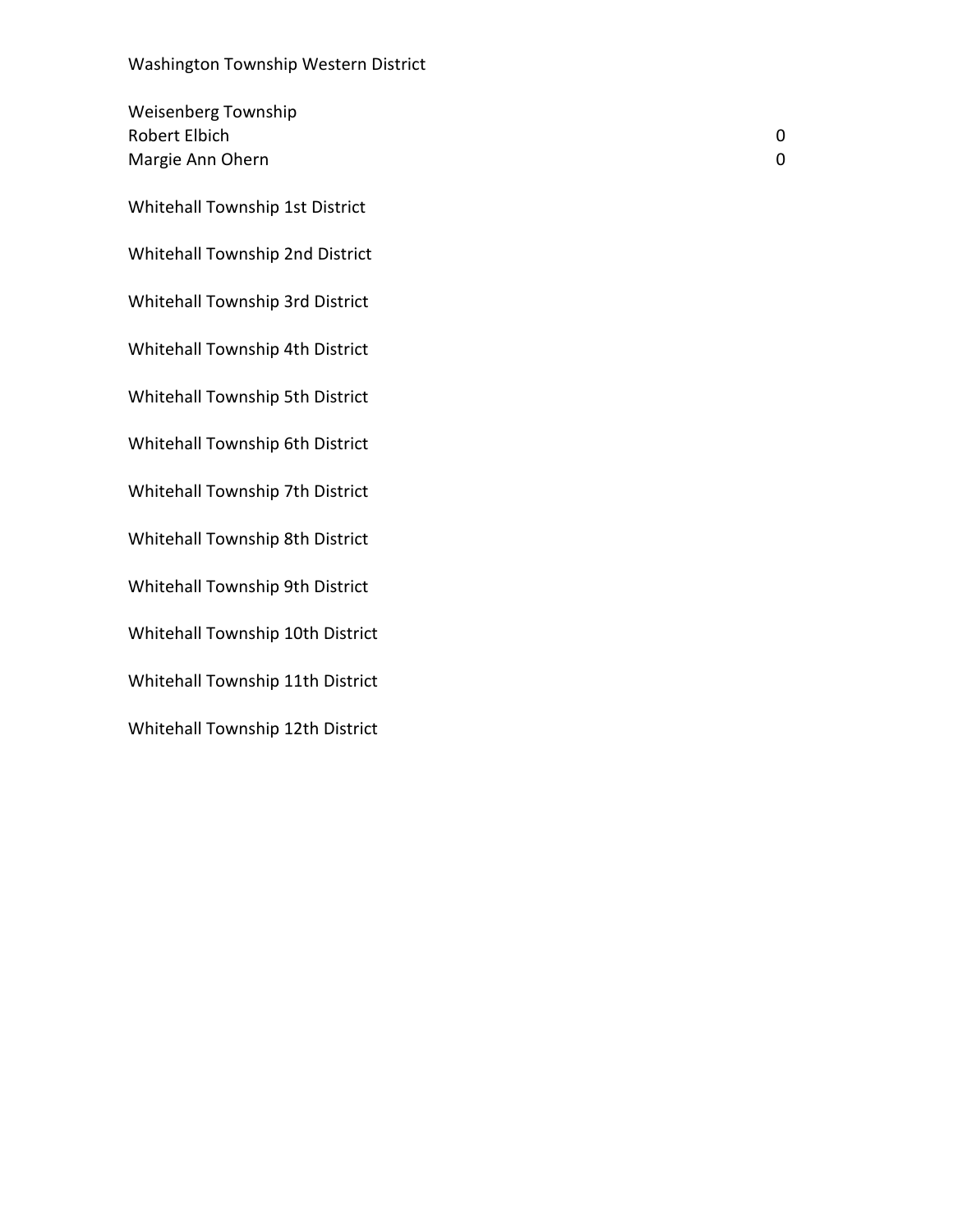### UNOFFICIAL

## LIST OF CANDIDATES GENERAL PRIMARY May 17, 2022

 $\mathsf{P}$ 

#### AFFI

|                                 | <b>UNOFFICIAL</b>                                                |               |      |             |                                                |       |
|---------------------------------|------------------------------------------------------------------|---------------|------|-------------|------------------------------------------------|-------|
| <b>PARTY</b><br><b>ILIATION</b> | <b>LIST OF CANDIDATES</b><br><b>GENERAL PRIMARY May 17, 2022</b> | Polling Place | Nail | Provisional | Absentee, Mail-In<br>& Provisional<br>Write-In | Total |
| <b>REP</b>                      | <b>COMMITTEE PERSON</b>                                          |               |      |             |                                                |       |
|                                 | (Vote for Two)                                                   |               |      |             |                                                |       |
|                                 | Allentown 1st Ward                                               |               |      |             |                                                |       |
|                                 | Allentown 2nd Ward                                               |               |      |             |                                                |       |
|                                 | Allentown 3rd Ward                                               |               |      |             |                                                |       |
|                                 | Allentown 4th Ward                                               |               |      |             |                                                |       |
|                                 | Allentown 5th Ward                                               |               |      |             |                                                |       |
|                                 | Allentown 6th Ward 1st District                                  |               |      |             |                                                |       |
|                                 | Allentown 6th Ward 2nd District                                  |               |      |             |                                                |       |
|                                 | Allentown 7th Ward                                               |               |      |             |                                                |       |
|                                 | Allentown 8th Ward 1st District                                  |               |      |             |                                                |       |
|                                 | Allentown 8th Ward 2nd District                                  |               |      |             |                                                |       |
|                                 | Allentown 8th Ward 3rd District                                  |               |      |             |                                                |       |
|                                 | Allentown 8th Ward 4th District                                  |               |      |             |                                                |       |
|                                 | Allentown 8th Ward 5th District                                  |               |      |             |                                                |       |
|                                 | Allentown 8th Ward 6th District                                  |               |      |             |                                                |       |
|                                 | Allentown 8th Ward 7th District                                  |               |      |             |                                                |       |
|                                 | Allentown 9th Ward<br>Joseph P Maher                             |               |      |             |                                                | 0     |
|                                 | Allentown 10th Ward 1st District                                 |               |      |             |                                                |       |
|                                 | Allentown 10th Ward 3rd District<br>Noemi Ramos                  |               |      |             |                                                | 0     |

Luis Ramos 0

Allentown 10th Ward 4th District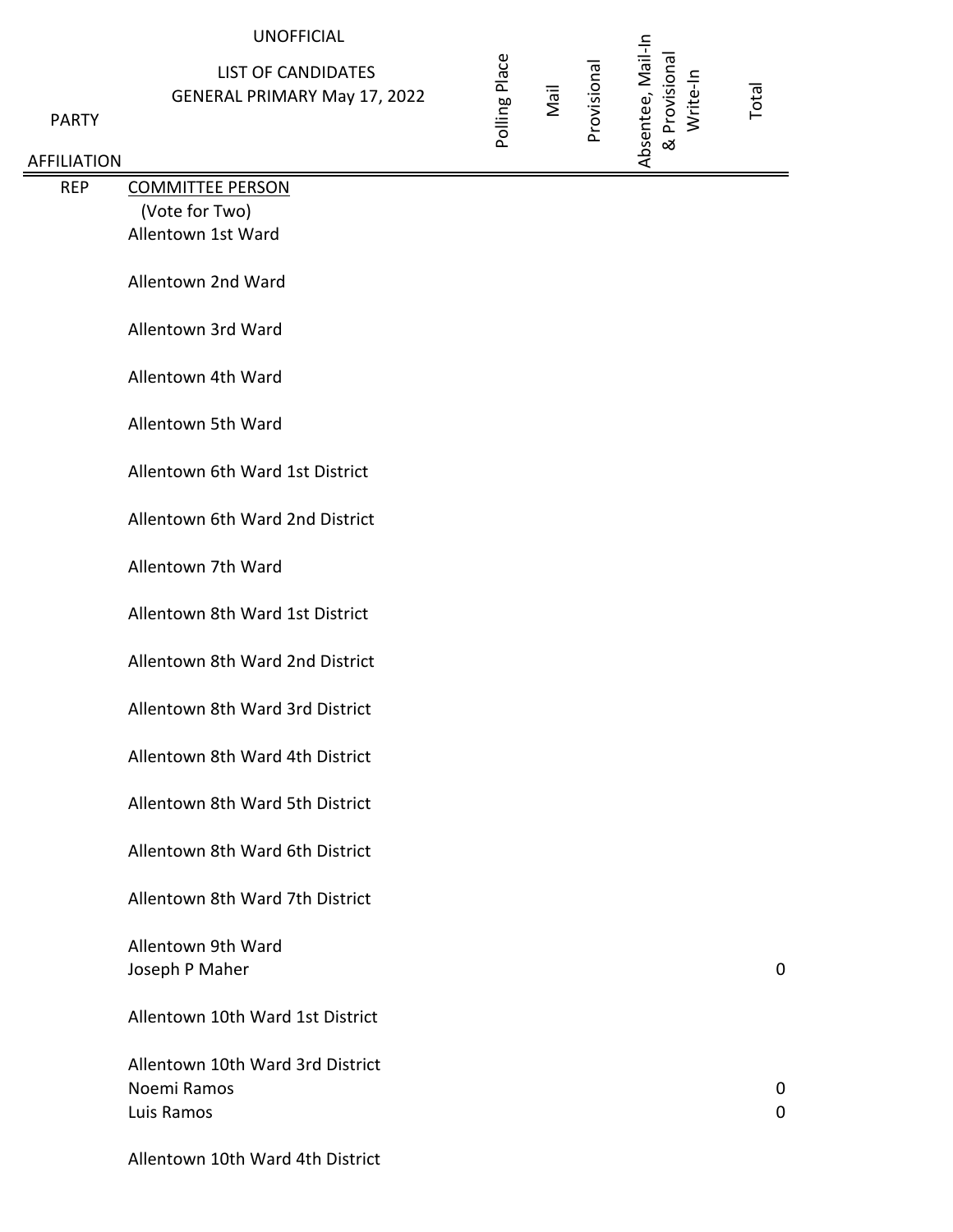| Allentown 11th Ward 1st District<br>Robert W Walker<br><b>Tim Ramos</b> | 0<br>0 |
|-------------------------------------------------------------------------|--------|
| Allentown 11th Ward 2nd District                                        |        |
| Allentown 11th Ward 3rd District<br><b>Scott Armstrong</b>              | 0      |
| Allentown 11th Ward 4th District<br>Shirley Arnold                      | 0      |
| Allentown 11th Ward 5th District<br>Joseph Facchiano                    | 0      |
| Allentown 11th Ward 6th District<br><b>Tom Houck</b>                    | 0      |
| Allentown 11th Ward 7th District<br>Hugh J Gallagher Jr                 | 0      |
| Allentown 12th Ward 1st District                                        |        |
| Allentown 12th Ward 2nd District<br>Jacob J Stofko                      | 0      |
| Allentown 12th Ward 3rd District                                        |        |
| Allentown 12th Ward 4th District                                        |        |
| Allentown 12th Ward 5th District                                        |        |
| Allentown 13th Ward 1st District                                        |        |
| Allentown 13th Ward 2nd District                                        |        |
| Allentown 13th Ward 3rd District                                        |        |
| Allentown 13th Ward 4th District                                        |        |
| Allentown 14th Ward 1st District                                        |        |
| Allentown 14th Ward 2nd District                                        |        |
| Allentown 15th Ward 1st District<br>Robert E Smith Jr<br>Eva L Smith    | 0<br>0 |

Allentown 15th Ward 2nd District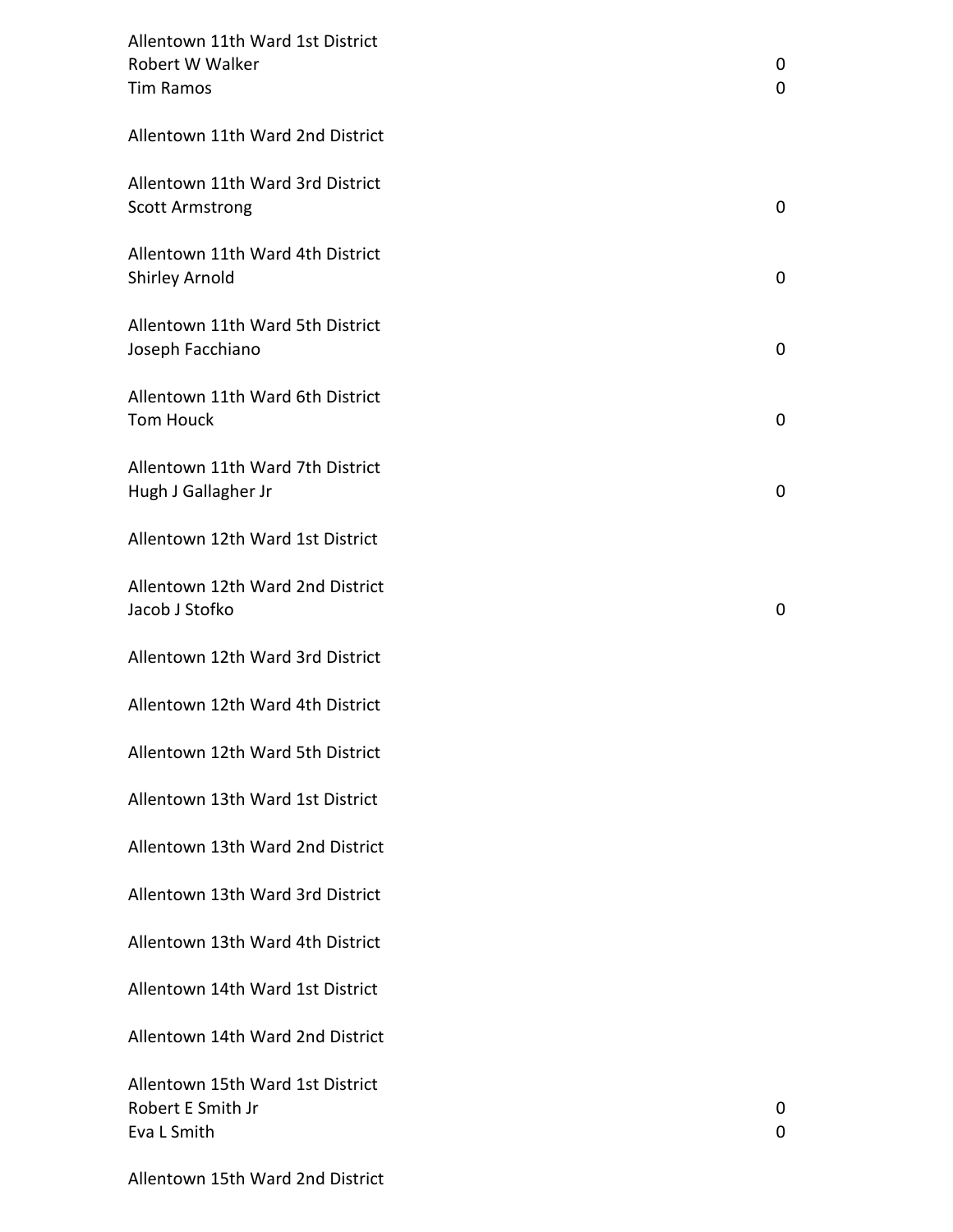Allentown 15th Ward 3rd District

Allentown 15th Ward 4th District

Allentown 16th Ward 1st District

Allentown 16th Ward 2nd District

Allentown 17th Ward 1st District

Allentown 17th Ward 2nd District Vic Mazziotti 0

Allentown 17th Ward 3rd District

Allentown 17th Ward 4th District JoAnn C Fonzone 0

Allentown 18th Ward 1st District

Allentown 18th Ward 2nd District

Allentown 19th Ward 1st District

Allentown 19th Ward 2nd District

Allentown 19th Ward 3rd District

Allentown 19th Ward 4th District

Allentown 19th Ward 5th District

Allentown 19th Ward 6th District

Bethlehem 10th Ward

Bethlehem 11th Ward Michael O'Hare 001 and 001 and 001 and 001 and 001 and 001 and 001 and 001 and 001 and 001 and 001 and 001 and 001 and 001 and 001 and 001 and 001 and 001 and 001 and 001 and 001 and 001 and 001 and 001 and 001 and 001 and

Bethlehem 12th Ward 1st District

Bethlehem 12th Ward 2nd District Ann M Nickus 0 Robert L Nickus 0 Nourhan Sharif 0

Bethlehem 13th Ward 1st District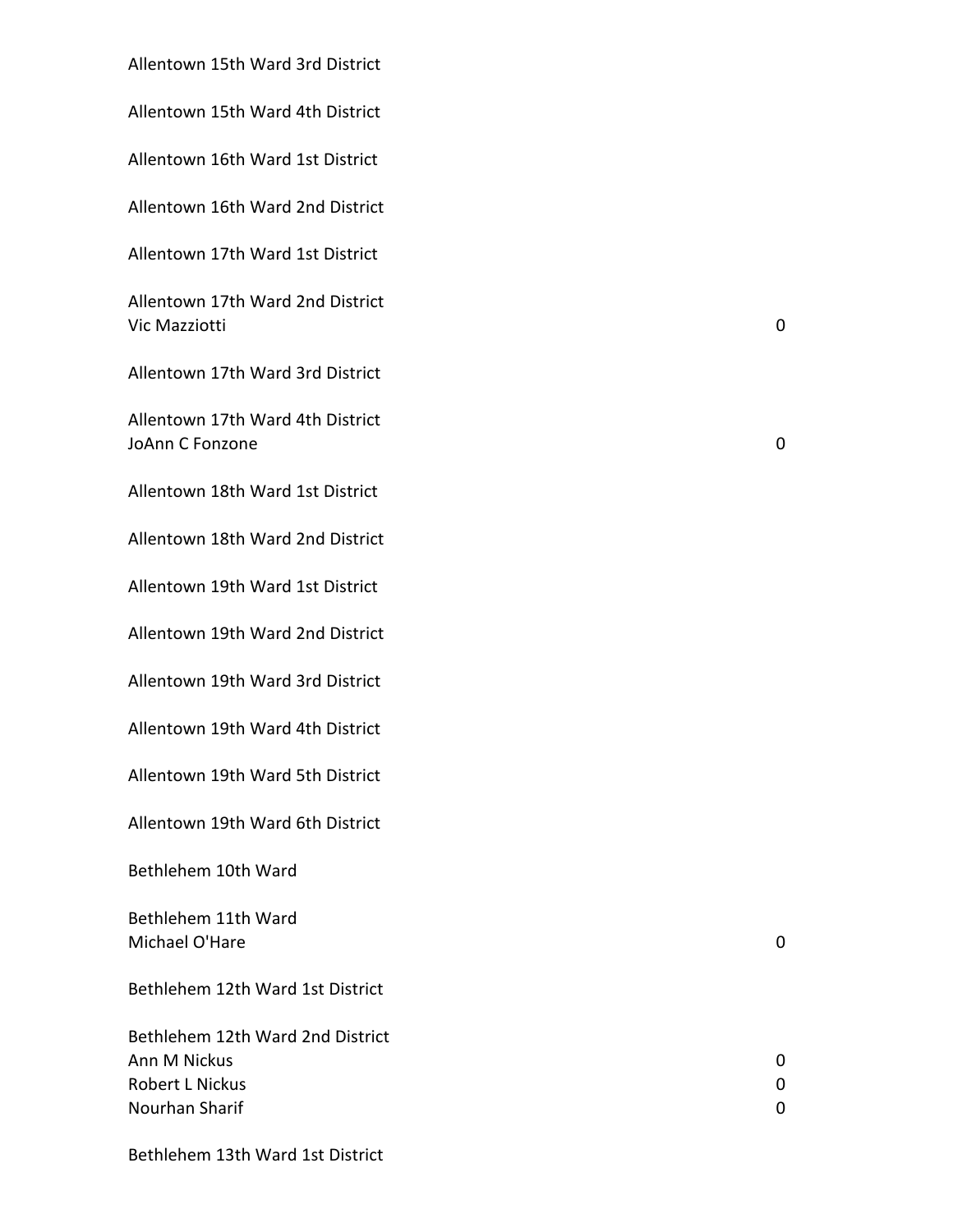Bethlehem 13th Ward 2nd District **Jacqueline Rivera** 0

Bethlehem 13th Ward 3rd District

Bethlehem 13th Ward 4th District

Bethlehem 13th Ward 5th District

Bethlehem 13th Ward 6th District

Bethlehem 13th Ward 7th District

Bethlehem 13th Ward 8th District

Alburtis Borough

Catasauqua Borough 1st District

Catasauqua Borough 2nd District

Catasauqua Borough 3rd District

Coopersburg Borough

Coplay Borough 1st District

Coplay Borough 2nd District

Emmaus Borough 1st District

Emmaus Borough 2nd District Debra R Hoffman 0 Andres Weller 0

Emmaus Borough 3rd District Judith Binder 0

Emmaus Borough 4th District

Emmaus Borough 5th District

Emmaus Borough 6th District

Fountain Hill 1st District

Fountain Hill 2nd District

Fountain Hill 3rd District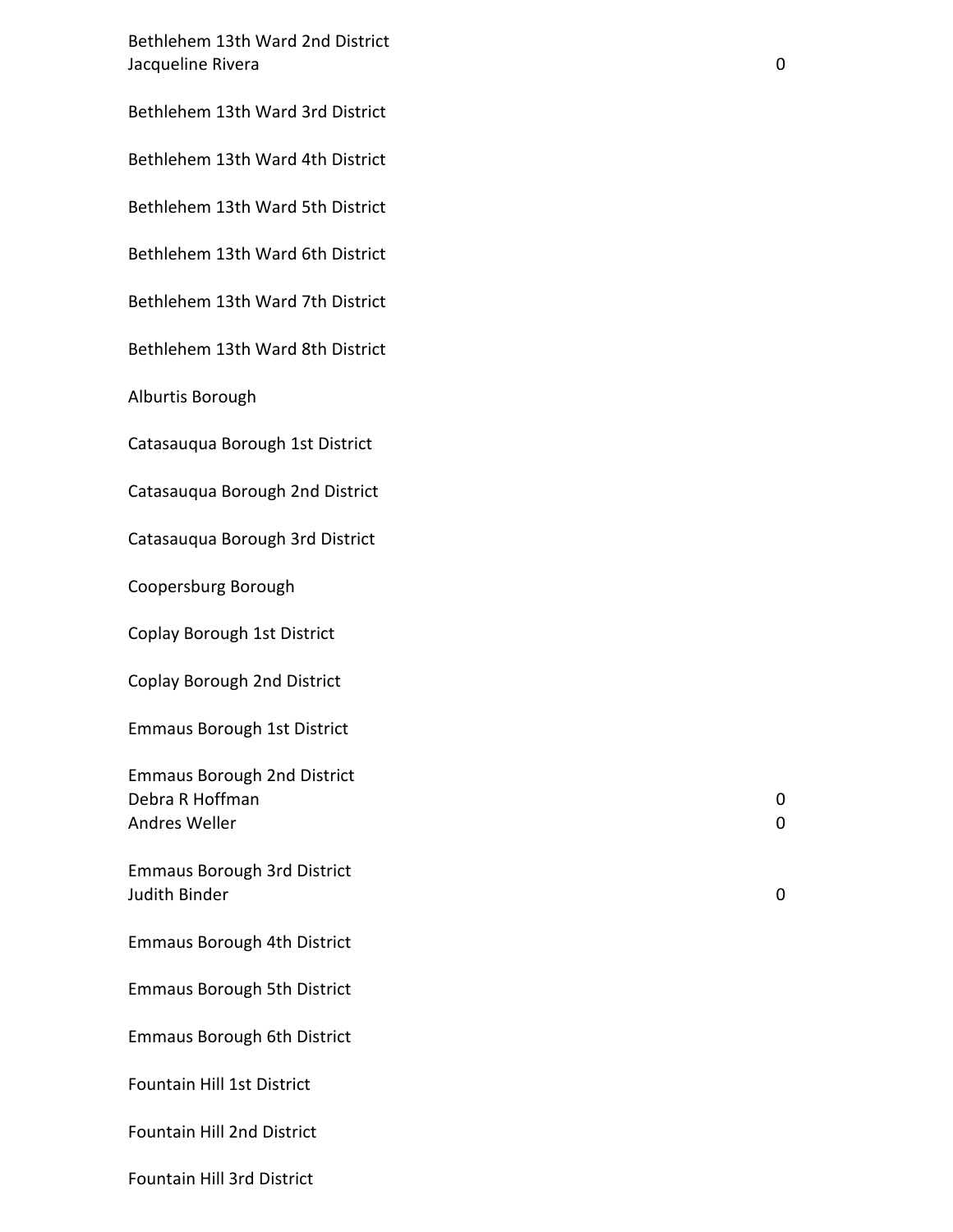| Macungie Borough<br><b>Bill Reiss</b>                                               | 0      |
|-------------------------------------------------------------------------------------|--------|
| Slatington Borough 1st District                                                     |        |
| Slatington Borough 2nd District<br>Zachari R Halkias<br>Barbara A Halkias           | 0<br>0 |
| Slatington Borough 3rd District                                                     |        |
| Hanover Township                                                                    |        |
| <b>Heidelberg Township</b><br><b>Teena Bailey</b>                                   | 0      |
| Lower Macungie Township 1st District<br>Robert Arena                                | 0      |
| Lower Macungie Township 2nd District                                                |        |
| Lower Macungie Township 3rd District                                                |        |
| Lower Macungie Township 4th District                                                |        |
| Lower Macungie Township 5th District<br><b>Barbara Nemes</b><br><b>Dennis Nemes</b> | 0<br>0 |
| Lower Macungie Township 6th District<br>John Hinkle                                 | 0      |
| Lower Macungie Township 7th District<br>Marie Kollar                                | 0      |
| Lower Macungie Township 8th District<br>William L Royer<br>Ryan E Mackenzie         | 0<br>0 |
| Lower Macungie Township 9th District                                                |        |
| Lower Macungie Township 10th District<br><b>Frank Dumbleton</b><br>Joseph Buss      | 0<br>0 |
| Lower Milford Township<br>Arland H Schantz                                          | 0      |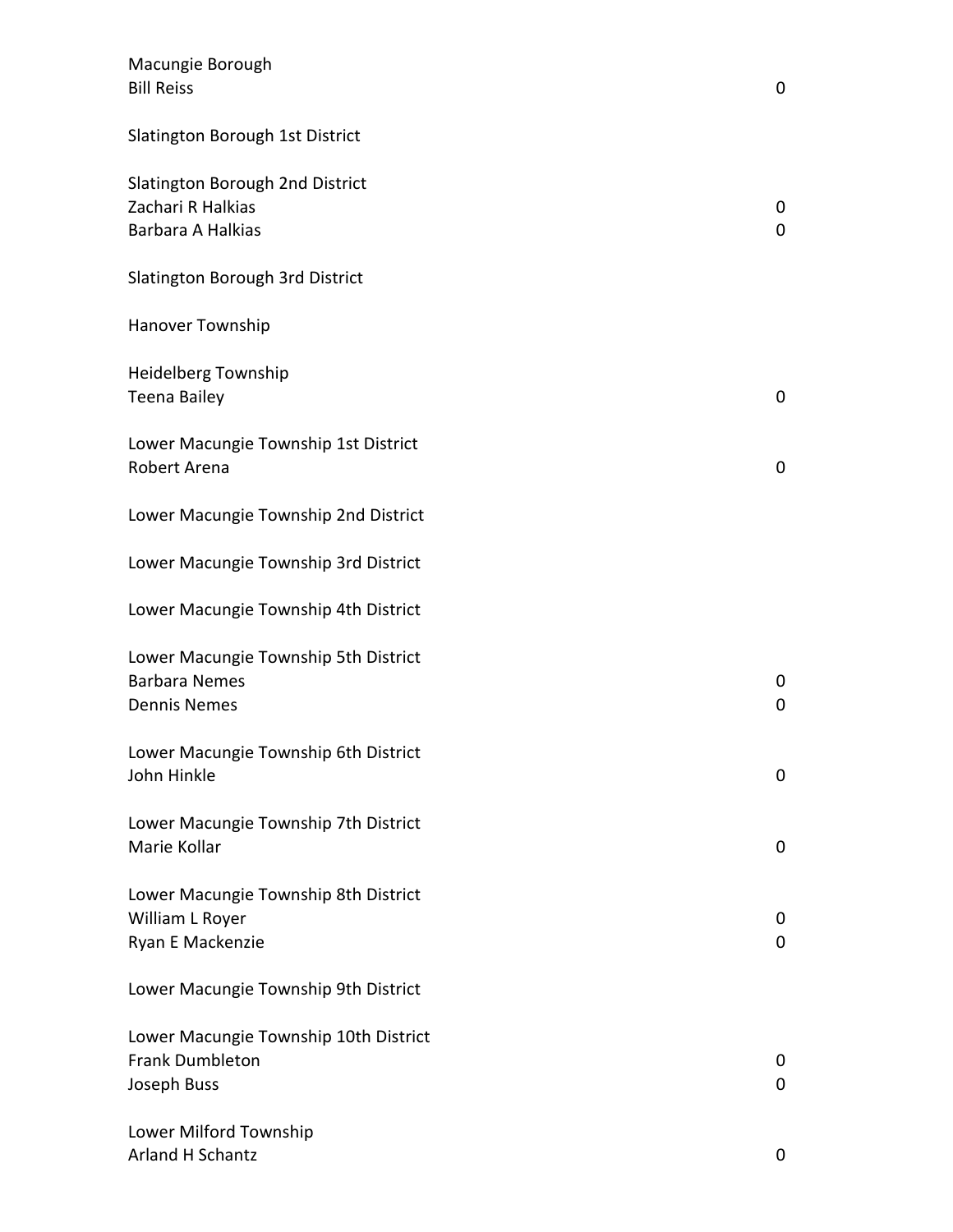| Lowhill Township                         |   |
|------------------------------------------|---|
| Claire F Kukielka                        | 0 |
| Lynn Township Lynnville                  |   |
| Perry Long                               | 0 |
| Frederick K Najarian                     | 0 |
| Lynn Township Jacksonville               |   |
| Lynn Township New Tripoli                |   |
| North Whitehall Township 1st District    |   |
| Janis M Thomas                           | 0 |
| Shawn R Borger                           | 0 |
| North Whitehall Township 2nd District    |   |
| Pamela S Roth                            | 0 |
| North Whitehall Township 3rd District    |   |
| North Whitehall Township 4th District    |   |
| Dennis E Klusaritz                       | 0 |
| North Whitehall Township 5th District    |   |
| North Whitehall Township 6th District    |   |
| Salisbury Township 1st Ward              |   |
| Salisbury Township 2nd Ward              |   |
| Sandra A Williams Eckhart                | 0 |
| Holly Ann Weiss                          | 0 |
| Salisbury Township 3rd Ward 1st District |   |
| Salisbury Township 3rd Ward 2nd District |   |
| Salisbury Township 4th Ward 1st District |   |
| Carol M Rieder                           | 0 |
| Salisbury Township 4th Ward 2nd District |   |
| Salisbury Township 5th Ward 1st District |   |
| Salisbury Township 5th Ward 2nd District |   |
| Dennis Engle                             | 0 |
| South Whitehall Township 1st District    |   |
| Manuel Rodriguez                         | 0 |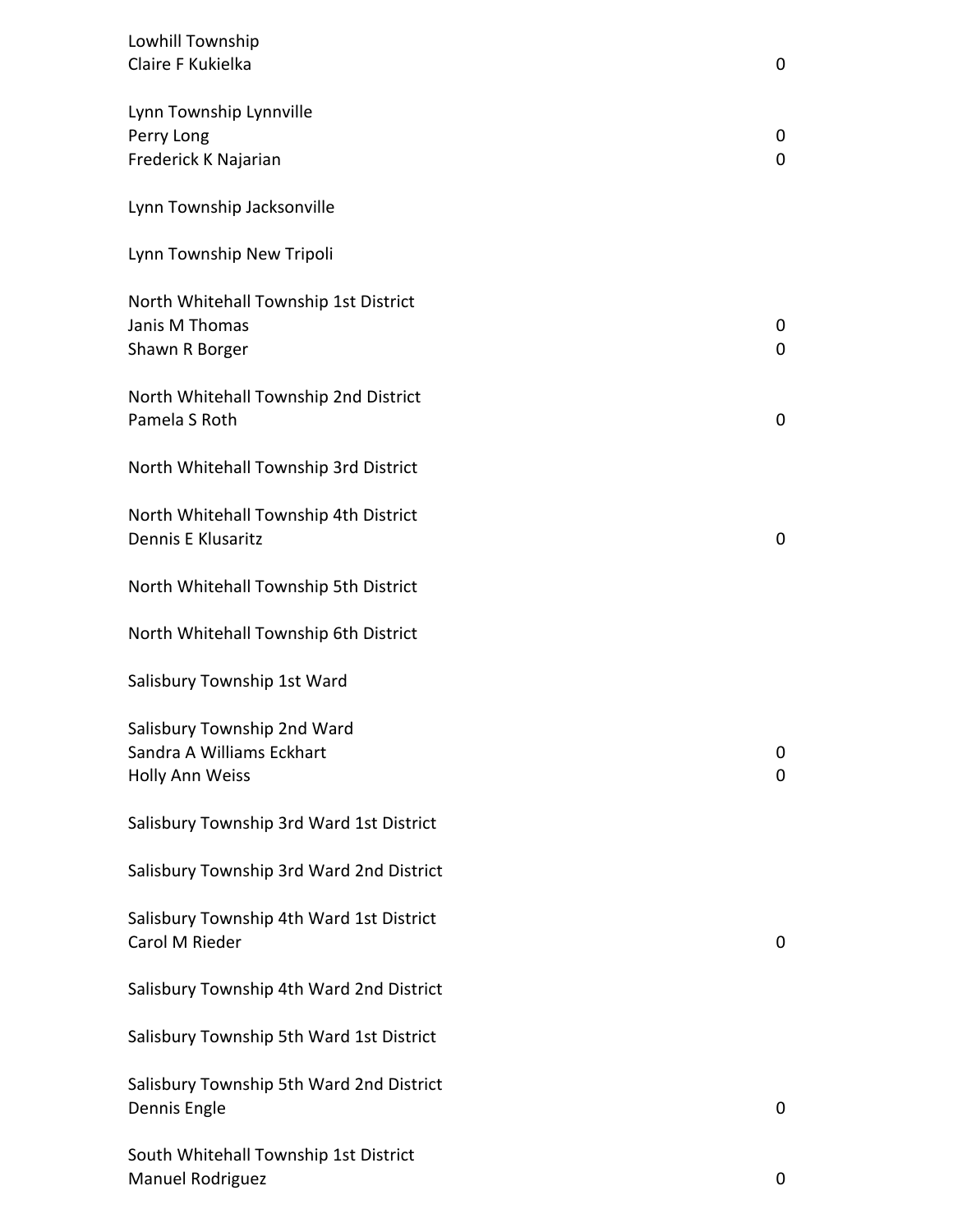| South Whitehall Township 2nd District<br>Cheryl K Browning<br>Dean N Browning                   | 0<br>$\mathbf 0$ |
|-------------------------------------------------------------------------------------------------|------------------|
| South Whitehall Township 3rd District<br><b>Charles E Mackenzie</b>                             | 0                |
| South Whitehall Township 4th District                                                           |                  |
| South Whitehall Township 5th District                                                           |                  |
| South Whitehall Township 6th District<br>Jeff Kelly                                             | 0                |
| South Whitehall Township 7th District<br>Jim Vinup<br>Marie Vinup                               | 0<br>0           |
| South Whitehall Township 8th District<br>Helen Papathanasiou                                    | 0                |
| Upper Macungie Township 1st District                                                            |                  |
| Upper Macungie Township 2nd District                                                            |                  |
| Upper Macungie Township 3rd District                                                            |                  |
| Upper Macungie Township 4th District                                                            |                  |
| Upper Macungie Township 5th District<br>Sean Gill                                               | 0                |
| Upper Macungie Township 6th District                                                            |                  |
| Upper Macungie Township 7th District                                                            |                  |
| Upper Macungie Township 8th District                                                            |                  |
| Upper Milford Township Eastern District<br><b>Richard P Benton</b><br><b>Barbara A Tantaros</b> | 0<br>0           |
| Upper Milford Township Western                                                                  |                  |
| <b>Upper Saucon Township 1st District</b>                                                       |                  |
| <b>Upper Saucon Township 2nd District</b><br>Christine Castiello                                | 0                |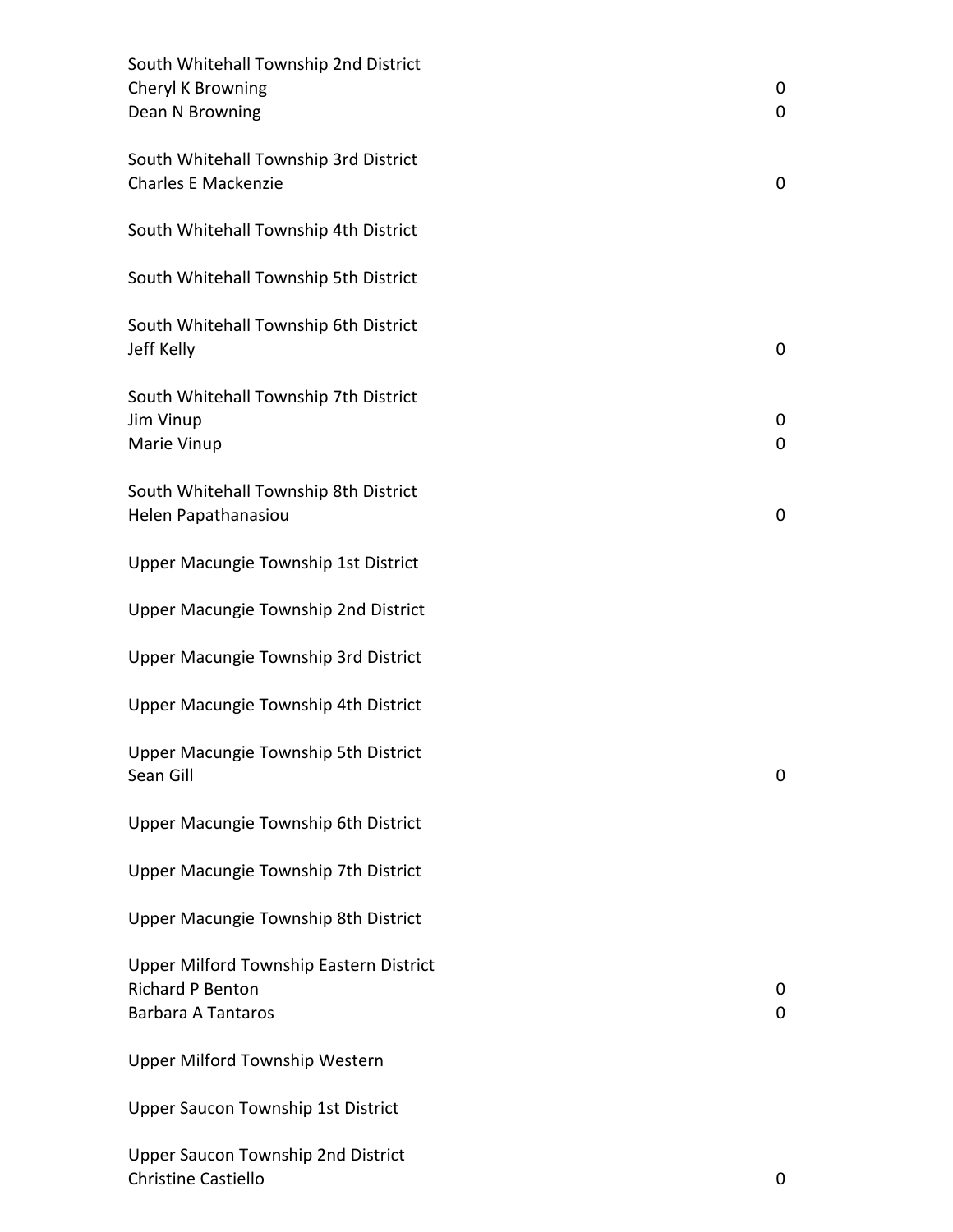## Upper Saucon Township 3rd District

| Upper Saucon Township 4th District<br>Douglas Durham<br><b>Michael Grim</b> | 0<br>$\mathbf 0$ |
|-----------------------------------------------------------------------------|------------------|
| Upper Saucon Township 5th District<br>Joe Vichot                            | $\mathbf 0$      |
| Upper Saucon Township 6th District                                          |                  |
| Washington Township Eastern District                                        |                  |
| Washington Township Southern District<br>Lauren Ganser                      | $\mathbf 0$      |
| Washington Township Western District                                        |                  |
| <b>Weisenberg Township</b>                                                  |                  |
| Whitehall Township 1st District                                             |                  |
| Whitehall Township 2nd District<br>Fady Salloum                             | $\mathbf 0$      |
| Whitehall Township 3rd District<br>Ron Clever                               | $\pmb{0}$        |
| Whitehall Township 4th District<br>Carol A Wikerd                           | $\mathbf 0$      |
| Whitehall Township 5th District                                             |                  |
| Whitehall Township 6th District                                             |                  |
| Whitehall Township 7th District<br><b>Kristie Tertel</b>                    | 0                |
| Whitehall Township 8th District<br>Aleta Zimmerman                          | 0                |
| Whitehall Township 9th District                                             |                  |
| Whitehall Township 10th District                                            |                  |
| Whitehall Township 11th District<br>Robert Falkenstein                      | 0                |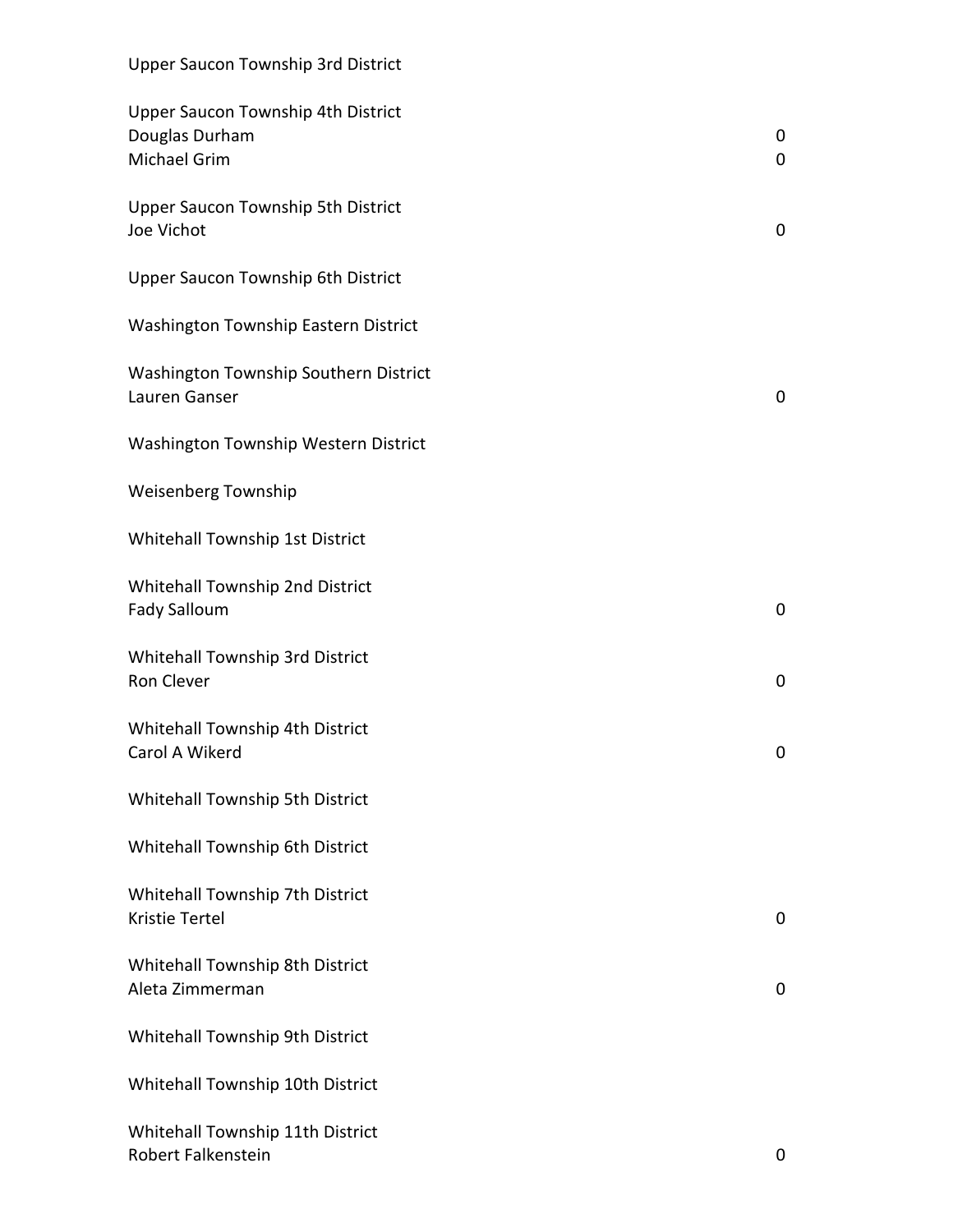Whitehall Township 12th District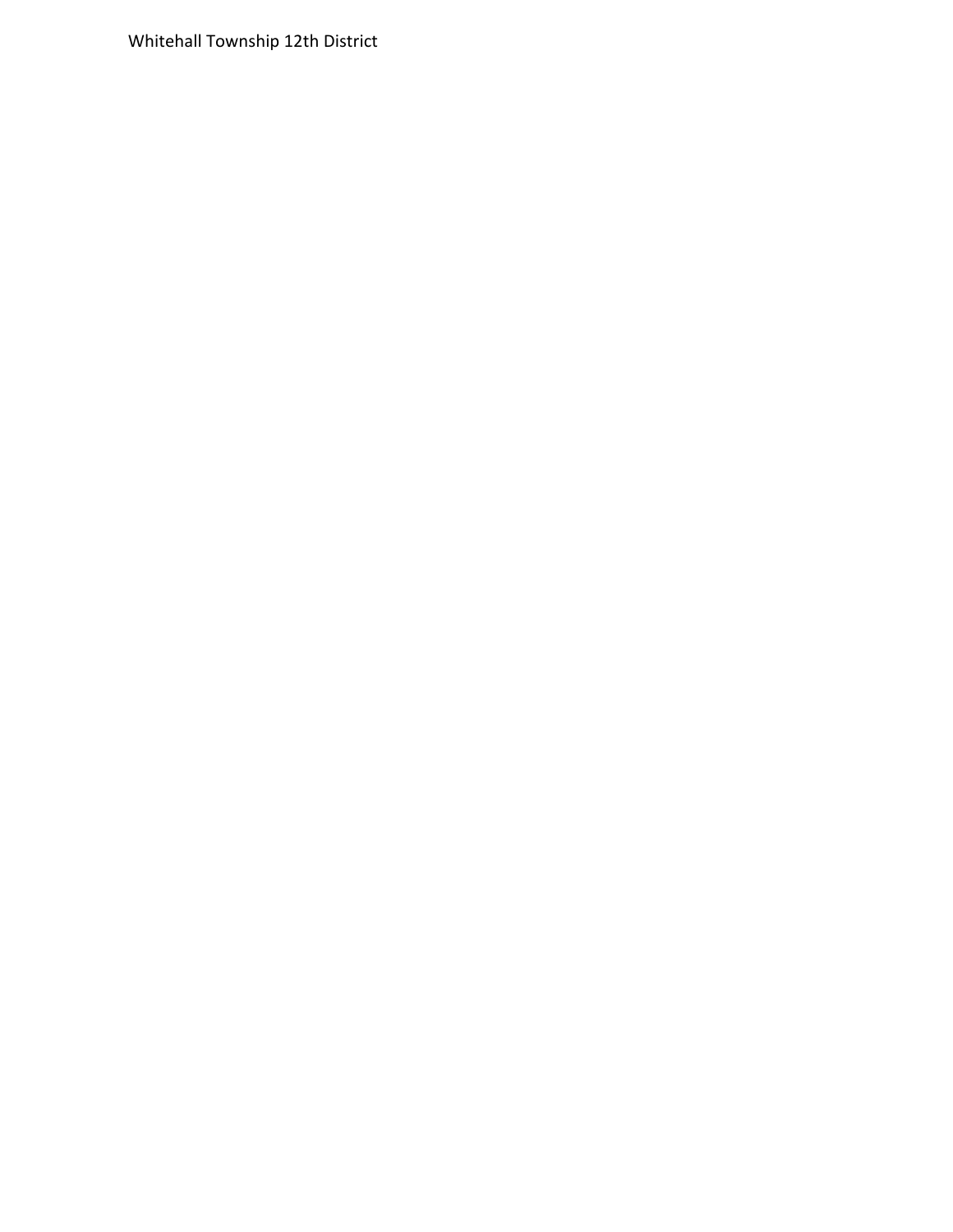| Ballot Positions - General Primary to be Held May 17, 2022         |                 |                |
|--------------------------------------------------------------------|-----------------|----------------|
| Casting of Lots Held March 21, 2022                                |                 |                |
| <b>District</b><br><b>DEMOCRATIC PARTY</b>                         |                 | Ball # Pos. #  |
| <b>Allentown 6th Ward 1st District</b>                             |                 |                |
| James T Spang Jr                                                   | 6               | 1              |
| <b>Randy A Staudt</b>                                              | $\overline{13}$ | $\overline{2}$ |
|                                                                    |                 |                |
| <b>Allentown 8th Ward 4th District</b><br>Sandra Barnes            | 5               | 1              |
| <b>Ruth Rinker</b>                                                 | $\overline{13}$ | $\overline{2}$ |
|                                                                    |                 |                |
| <b>Allentown 10th Ward 1st District</b>                            |                 |                |
| Norberto E Dominguez Jr                                            | 9               | 1              |
| <b>Charle Rockmore</b>                                             | $\overline{15}$ | $\overline{2}$ |
| <b>Allentown 12th Ward 3rd District</b>                            |                 |                |
| <b>Tonya Morrow</b>                                                | $\overline{1}$  | $\overline{1}$ |
| <b>Maurice Muhamad</b>                                             | $\overline{15}$ | $\overline{2}$ |
|                                                                    |                 |                |
| <b>Allentown 12th Ward 5th District</b><br><b>Brenda Fernandez</b> | 3               | $\overline{1}$ |
| <b>Connie Santos</b>                                               | 6               |                |
|                                                                    |                 | 2              |
|                                                                    |                 |                |
| <b>Allentown 14th Ward 1st District</b>                            |                 |                |
| Diana Rodriguez                                                    | 12              | $\overline{2}$ |
| Erik Rodriguez                                                     | $\overline{2}$  | 1              |
|                                                                    |                 |                |
| <b>Allentown 15th Ward 1st District</b>                            |                 |                |
| Patricia D'Amore                                                   | 6               | 2              |
| Evette D'Amore                                                     | 1               | $\mathbf 1$    |
| <b>Allentown 15th Ward 2nd District</b>                            |                 |                |
| LaTarsh Brown                                                      | 3               | $\overline{2}$ |
| Nasheera Brown                                                     | $\overline{2}$  |                |
|                                                                    |                 | 1              |
|                                                                    |                 |                |
| <b>Allentown 16th Ward 2nd District</b>                            |                 |                |
| <b>Natalie Santos</b>                                              | 16              | $\overline{2}$ |
| <b>Ashleigh Strange</b>                                            | 6               | 1              |
|                                                                    |                 |                |
| <b>Allentown 17th Ward 2nd District</b>                            |                 |                |
| Matt Lo                                                            | 4               | 1              |
| Emma Yeh                                                           | 11              | $\overline{2}$ |
|                                                                    |                 |                |
| <b>Bethlehem 13th Ward 2nd District</b>                            |                 |                |
| Jonathan Irons                                                     | 9               | $\overline{2}$ |
| Jeff McConnell                                                     | 4               | 1              |
| Mark D Moss                                                        | 13              | 3              |
|                                                                    |                 |                |
| <b>Coopersburg Borough</b>                                         |                 |                |
| Danielle Thrapp                                                    | 13              | $\overline{2}$ |
| Jenny Vogt                                                         | $\mathbf{1}$    | 1              |
|                                                                    |                 |                |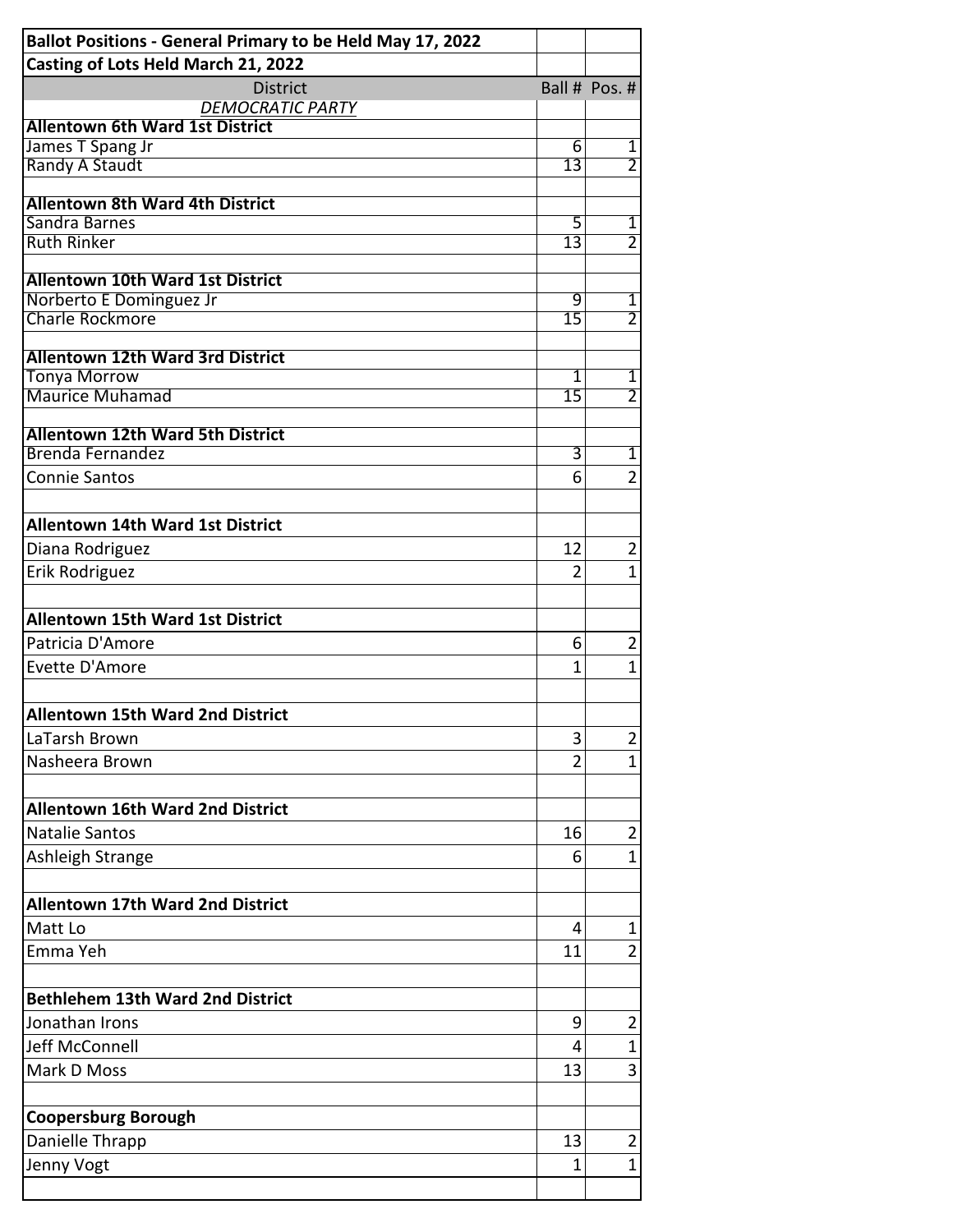| <b>Coplay Borough 2nd District</b>          |                |                |
|---------------------------------------------|----------------|----------------|
| <b>Bill Leiner Jr</b>                       | 1<br>7         | $\mathbf 1$    |
| Thenesa Roth                                |                | $\overline{2}$ |
| <b>Emmaus Borough 4th District</b>          |                |                |
| Sean Jones                                  | 11             | $\overline{2}$ |
| Lucy H McLeod                               | 9              | $\mathbf 1$    |
|                                             |                |                |
| <b>Emmaus Borough 6th District</b>          |                |                |
| Louise Dillensnyder                         | 4              | $\mathbf 1$    |
| Mariska Van Aalst                           | 9              | $\overline{2}$ |
| <b>Heidelberg Township</b>                  |                |                |
| <b>Brian Alnutt</b>                         | 3              | $\mathbf 1$    |
| Luke Savage                                 | 13             | $\overline{2}$ |
|                                             |                |                |
| Lower Macungie Township 7th District        |                |                |
| Neil Ren                                    | 5              | 1              |
| Janet W Warren                              | 8              | $\overline{2}$ |
| <b>Lower Milford Township</b>               |                |                |
| Katherine Harrington                        | 15             | $\overline{2}$ |
| Rebecca Seidenberger                        | 7              | $\mathbf 1$    |
|                                             |                |                |
| <b>Lynn Township New Tripoli</b>            |                |                |
| Paula Klein                                 | 11             | 1              |
| William J Klein                             | 15             | $\overline{2}$ |
| North Whitehall Township 1st District       |                |                |
| Dianne Wall Gillikin                        | $\overline{2}$ | $\overline{2}$ |
| Susan L Williams                            | $\mathbf{1}$   | $\mathbf 1$    |
|                                             |                |                |
| North Whitehall Township 2nd District       |                |                |
| Karl Foerster                               | 13             | $\overline{2}$ |
| <b>Edward J Pullin</b>                      | 11             | 1              |
| <b>Salisbury Township 1st Ward</b>          |                |                |
| <b>Edward M Del Viscio</b>                  | 8              | 1              |
| <b>Heather Lipkin</b>                       | 14             | $\overline{2}$ |
|                                             |                |                |
| South Whitehall Township 6th District       |                |                |
| Mark J Fedorov                              | 15             | $\overline{2}$ |
| Lucy C Horton                               | 11             | $\mathbf 1$    |
| <b>Upper Macungie Township 2nd District</b> |                |                |
| James M Kellerman                           | 4              | 1              |
| Linda M Kellerman                           | 5              | $\overline{2}$ |
|                                             |                |                |
| <b>Upper Macungie Township 3rd District</b> |                |                |
|                                             |                |                |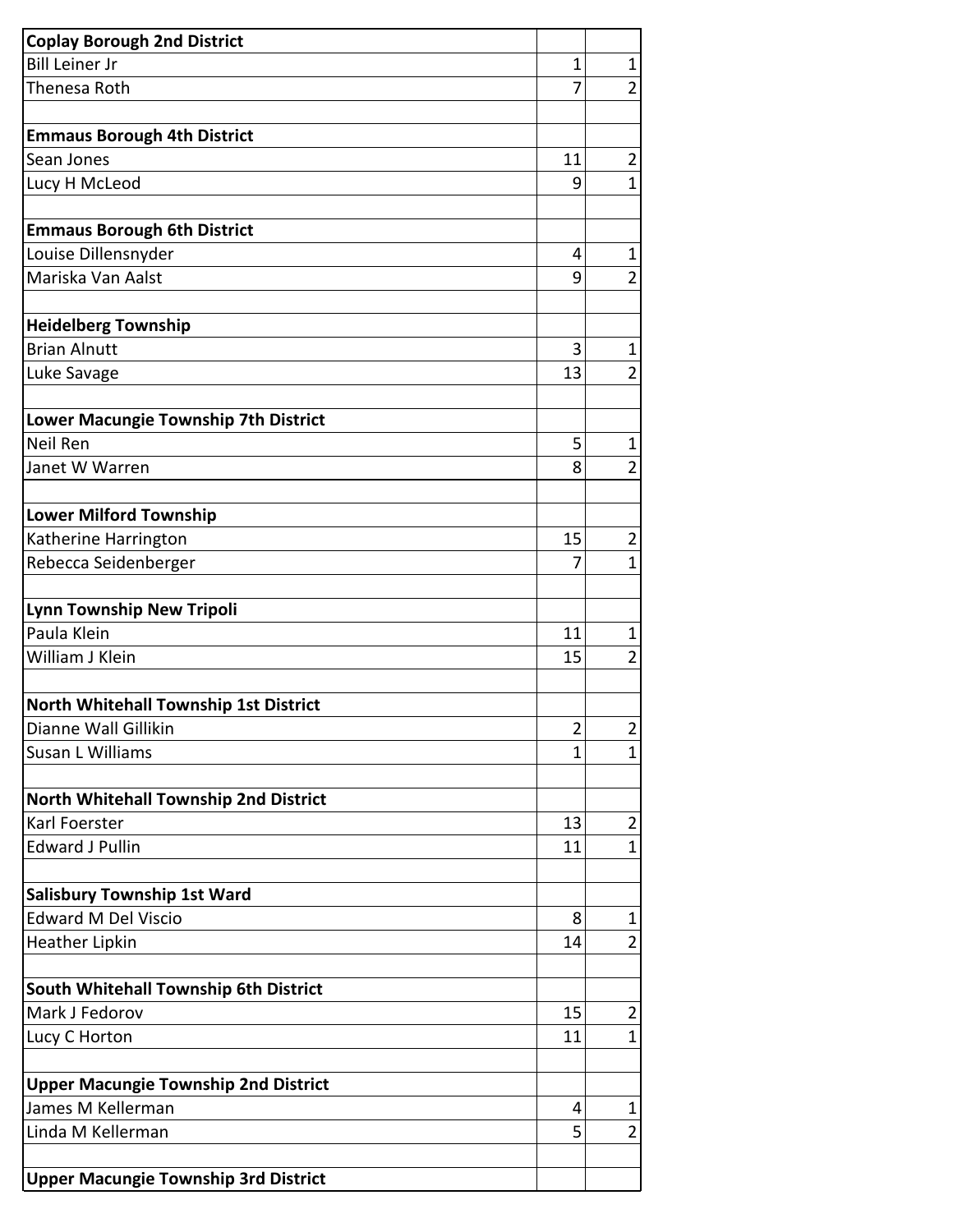| Rossana Dinicola Krick                                | 14             | $\overline{2}$ |
|-------------------------------------------------------|----------------|----------------|
| Melissa Sundahl                                       | 12             | $\mathbf{1}$   |
|                                                       |                |                |
| <b>Upper Macungie Township 5th District</b>           |                |                |
| Carla Colangelo                                       | 7              | $\mathbf 1$    |
| Vincent Lynott                                        | 9              | $\overline{2}$ |
|                                                       |                |                |
| <b>Upper Macungie Township 7th District</b>           |                |                |
| Andrea Ziegler                                        | 8              | $\mathbf 1$    |
| Marisa Ziegler                                        | 10             | $\overline{2}$ |
| <b>Upper Milford Township Eastern District</b>        |                |                |
| <b>Adelaide Higgins</b>                               | 8              | $\mathbf{1}$   |
| Lori McFarland                                        | 11             | $\overline{2}$ |
|                                                       |                |                |
| <b>Upper Saucon Township 2nd District</b>             |                |                |
| Jan Herzog                                            | $\overline{2}$ | $\mathbf 1$    |
| Omar Ray                                              | 11             | $\overline{2}$ |
| <b>Upper Saucon Township 3rd District</b>             |                |                |
| Lynn Birney                                           | 12             | $\overline{2}$ |
| <b>Gwen Illick Neumann</b>                            | 3              | $\mathbf{1}$   |
|                                                       |                |                |
| <b>Upper Saucon Township 4th District</b>             |                |                |
| Kathleen S Hutnik                                     | 8              | $\mathbf{1}$   |
| Meriam Sabih                                          | 11             | $\overline{2}$ |
| <b>Upper Saucon Township 5th District</b>             |                |                |
| Rona L Arena                                          | 5              | $\mathbf 1$    |
| Daniel A Miller                                       | 14             | 2              |
|                                                       |                |                |
| <b>Weisenberg Township</b><br><b>Robert Elbich</b>    | 8              | $\mathbf 1$    |
| Margie Ann Ohern                                      | 16             | $\overline{2}$ |
|                                                       |                |                |
| <b>REPUBLICAN PARTY</b>                               |                |                |
|                                                       |                |                |
| <b>Allentown 10th Ward 3rd District</b><br>Luis Ramos | 14             | $\overline{2}$ |
| Noemi Ramos                                           | 7              | $\mathbf 1$    |
|                                                       |                |                |
| <b>Allentown 11th Ward 1st District</b>               |                |                |
| <b>Tim Ramos</b>                                      | 12             | $\overline{2}$ |
| Robert W Walker                                       | 7              | $\mathbf 1$    |
| <b>Allentown 15th Ward 1st District</b>               |                |                |
| Eva L Smith                                           | 15             | $\overline{2}$ |
| Robert E Smith Jr                                     | 5              | 1              |
|                                                       |                |                |
|                                                       |                |                |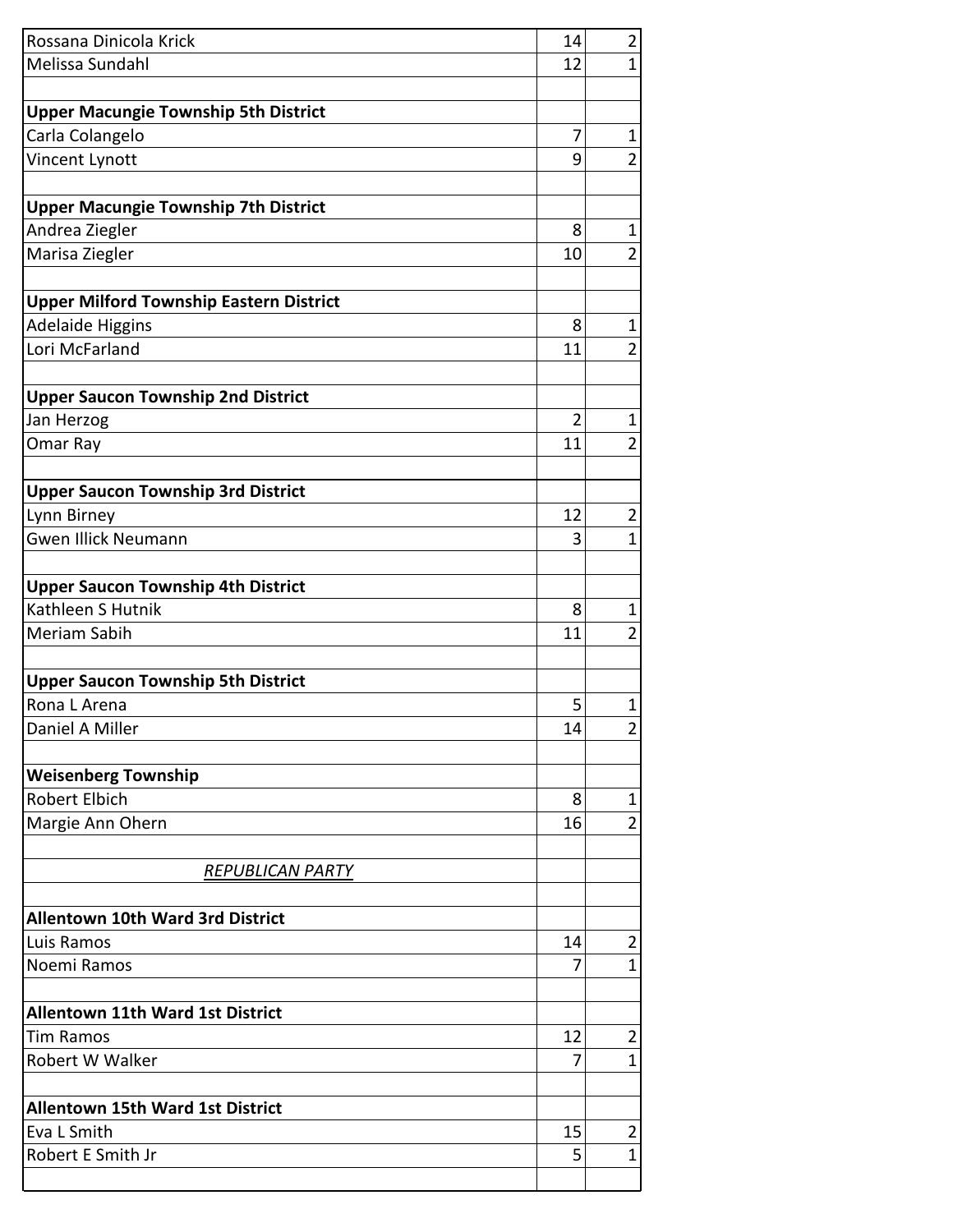| <b>Bethlehem 12th Ward 2nd District</b>                                   |              |                |
|---------------------------------------------------------------------------|--------------|----------------|
| Nourhan Sharif                                                            | 15           | 3              |
| Ann M Nickus                                                              | 9            | $\mathbf{1}$   |
| <b>Robert L Nickus</b>                                                    | 11           | $\overline{2}$ |
| <b>Emmaus Borough 2nd District</b>                                        |              |                |
| Debra R Hoffman                                                           | $\mathbf{1}$ | 1              |
| Andres Weller                                                             | 14           | $\overline{2}$ |
| <b>Slatington Borough 2nd District</b>                                    |              |                |
| <b>Barbara A Halkias</b>                                                  | 10           | $\overline{2}$ |
| Zachari R Halkias                                                         | 4            | 1              |
| Lower Macungie Township 5th District                                      |              |                |
| <b>Barbara Nemes</b>                                                      | 6            | $\mathbf 1$    |
| <b>Dennis Nemes</b>                                                       | 11           | $\overline{2}$ |
| Lower Macungie Township 8th District                                      |              |                |
| Ryan E Mackenzie                                                          | 14           | $\overline{2}$ |
| William L Royer                                                           | 4            | 1              |
|                                                                           |              |                |
| Lower Macungie Township 10th District                                     |              |                |
| Joseph Buss                                                               | 8            | $\overline{2}$ |
| <b>Frank Dumbleton</b>                                                    | 3            | $\mathbf{1}$   |
| <b>Lynn Township Lynnville</b>                                            |              |                |
| Frederick K Najarian                                                      | 16           | $\overline{2}$ |
| Perry Long                                                                | 15           | $\mathbf{1}$   |
| North Whitehall Township 1st District                                     |              |                |
| Shawn R Borger                                                            | 11           | 2              |
| Janis M Thomas                                                            | 10           | 1              |
| <b>Salisbury Township 2nd Ward</b>                                        |              |                |
| <b>Holly Ann Weiss</b>                                                    | 14           | $\overline{2}$ |
| Sandra A Williams Eckhart                                                 | 13           | 1              |
| South Whitehall Township 2nd District                                     |              |                |
| Cheryl K Browning                                                         | 13           | 1              |
| Dean N Browning                                                           | 16           | $\overline{2}$ |
| South Whitehall Township 7th District                                     |              |                |
| Jim Vinup                                                                 | 5            | 1              |
| Marie Vinup                                                               | 8            | 2              |
|                                                                           |              |                |
| <b>Upper Milford Township Eastern District</b><br><b>Richard P Benton</b> | 12           |                |
| <b>Barbara A Tantaros</b>                                                 | 13           | 1<br>2         |
|                                                                           |              |                |
|                                                                           |              |                |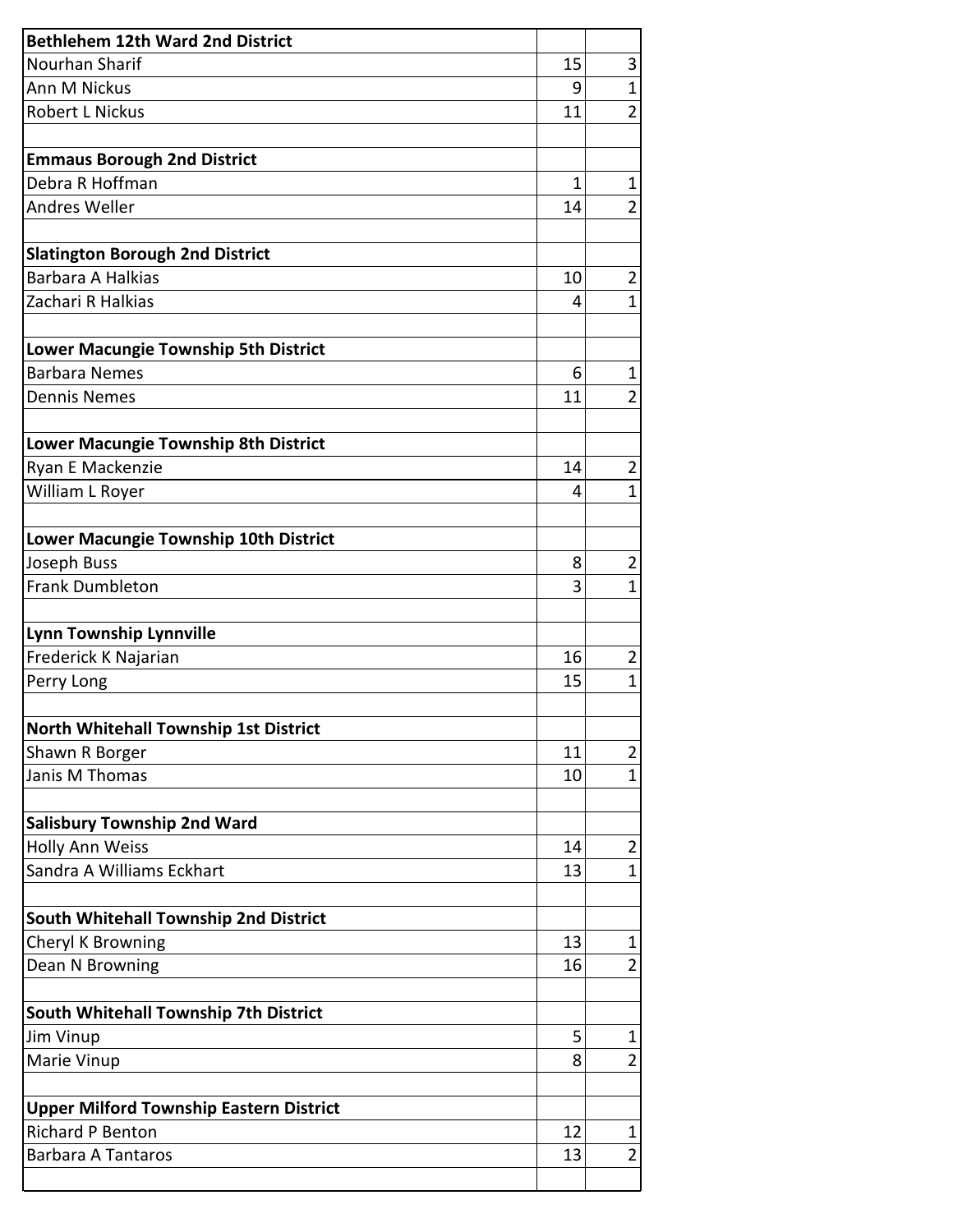| Upper Saucon Township 4th District |  |
|------------------------------------|--|
| Douglas Durham                     |  |
| Michael Grim                       |  |